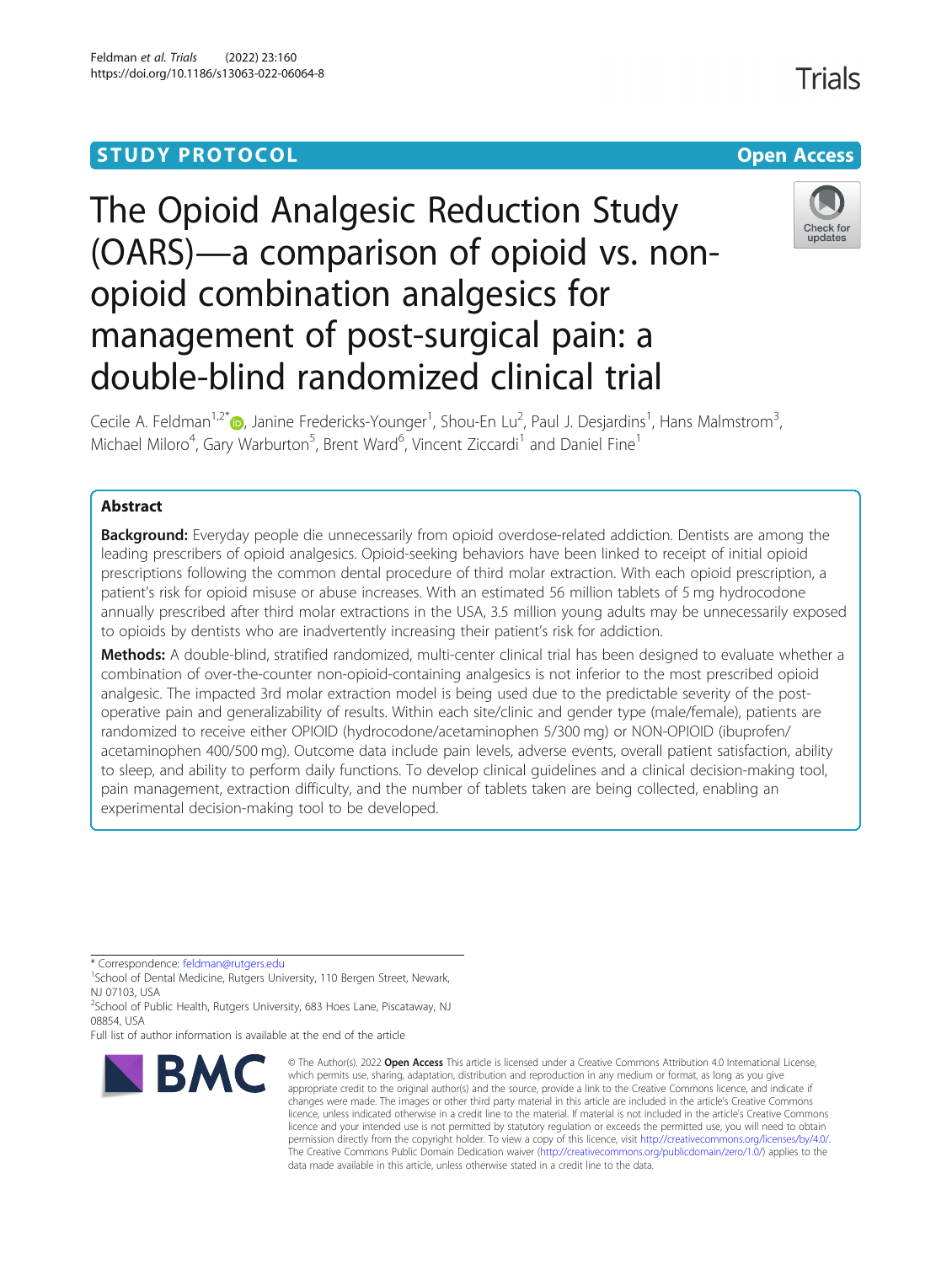**Discussion:** The proposed methods address the shortcomings of other analgesic studies. Although prior studies have tested short-term effects of single doses of pain medications, patients and their dentists are interested in managing pain for the entire post-operative period, not just the first 12 h. After surgery, patients expect to be able to perform normal daily functions without feeling nauseous or dizzy and they desire a restful sleep at night. Parents of young people are concerned with the risks of opioid use and misuse, related either to treatments received or to subsequent use of leftover pills. Upon successful completion of this clinical trial, dentists, patients, and their families will be better able to make informed decisions regarding post-operative pain management.

Trial registration: [ClinicalTrials.gov](http://clinicaltrials.gov) [NCT04452344](https://clinicaltrials.gov/ct2/show/NCT04452344). Registered on June 20, 2020

Keywords: Opioids, Acute pain, Opioid-related side effects, Pain management, Combination analgesics, Over-thecounter analgesics, Impact third molar extraction, Satisfaction, Pain interference, Sleep quality

#### Administrative information

Note: the numbers in curly brackets in this protocol refer to Standard Protocol Items: Recommendations for Interventional Trials (SPIRIT) checklist item numbers. The order of the items has been modified to group similar items (see [http://www.equator-network.org/](http://www.equator-network.org/reporting-guidelines/spirit-2013-statement-defining-standard-protocol-items-for-clinical-trials/) [reporting-guidelines/spirit-2013-statement-defining](http://www.equator-network.org/reporting-guidelines/spirit-2013-statement-defining-standard-protocol-items-for-clinical-trials/)[standard-protocol-items-for-clinical-trials/\)](http://www.equator-network.org/reporting-guidelines/spirit-2013-statement-defining-standard-protocol-items-for-clinical-trials/).

| Title $\{1\}$                   | The Opioid Analgesic Reduction Study<br>(OARS): A comparison of opioid vs.<br>non-opioid combination analgesics for<br>management of post-surgical pain<br>study protocol for a double-blind ran-<br>domized multi-center clinical trial.                                                                                                                                                                                                                                                                                                                                                                                                                                                                           |
|---------------------------------|---------------------------------------------------------------------------------------------------------------------------------------------------------------------------------------------------------------------------------------------------------------------------------------------------------------------------------------------------------------------------------------------------------------------------------------------------------------------------------------------------------------------------------------------------------------------------------------------------------------------------------------------------------------------------------------------------------------------|
| Trial registration {2a and 2b}. | ClinicalTrials.gov NCT04452344.<br>Registered on June 20, 2020                                                                                                                                                                                                                                                                                                                                                                                                                                                                                                                                                                                                                                                      |
| Protocol version {3}            | Version 5.0; July 30, 2021                                                                                                                                                                                                                                                                                                                                                                                                                                                                                                                                                                                                                                                                                          |
| Funding {4}                     | Supported by National Institute of<br>Dental and Craniofacial of the National<br>Institutes of Health awards under<br>award numbers UG3DE028860 and<br>UH3DF028860.                                                                                                                                                                                                                                                                                                                                                                                                                                                                                                                                                 |
| Author details {5a}             | <b>Primary and Corresponding Author</b><br>Cecile A. Feldman, DMD, MBA<br>Dean and Professor<br>Rutgers University - School of Dental<br>Medicine<br>and Professor<br>Rutgers University - School of Public<br>Health<br>110 Bergen Street<br>Newark, NJ. 07103<br>Phone: 973-972-4634<br>e-mail: feldman@rutgers.edu<br><b>Additional Contributors to the</b><br>Protocol<br>Janine Fredericks-Younger, DMD<br>Rutgers University, School of Dental<br>Medicine<br>110 Bergen Street, Room D813<br>Newark, NJ 07101<br>Phone: (973) 972-1679<br>frederja@sdm.rutgers.edu<br>Paul J. Desjardins, DMD, Ph.D.<br>Rutgers University, School of Dental<br>Medicine<br>110 Bergen Street, Room B815<br>Newark, NJ 07101 |

# Administrative information (Continued)

Phone: (973) 762-4430 [paul.j.desjardins@gmail.com](mailto:paul.j.desjardins@gmail.com) Shou-En Lu, PhD Rutgers University, School of Public Health 683 Hoes Lane Piscataway, NJ 08854 Phone: (732) 235-5764 [sl1020@sph.rutgers.edu](mailto:sl1020@sph.rutgers.edu) Hans Malmstrom, DDS University of Rochester, Eastman Institute for Oral Health 625 Elmwood Ave. Rochester, NY 14620 Phone: (585) 273-5087 [hans\\_malmstrom@urmc.rochester.edu](mailto:hans_malmstrom@urmc.rochester.edu) Michael Miloro, DMD, MD University of Illinois, College of **Dentistry** 801 S Paulina St, Room 110 (MC 835) Chicago, IL 60612 Phone: (312) 996-1052 [mmiloro@uic.edu](mailto:mmiloro@uic.edu) Gary Warburton, MD, DDS University of Maryland, School of **Dentistry** 650 W Baltimore St, Room 1209 Baltimore, MD 2120 Phone: (410) 706-7060 [gwarburton@umaryland.edu](mailto:gwarburton@umaryland.edu) Brent Ward, DDS, MD University of Michigan, School of Dentistry 1515 E. Hospital Drive Ann Arbor, MI 48109 Phone: (734) 936-5950 [bward@med.umich.edu](mailto:bward@med.umich.edu) Vincent Ziccardi, DDS, MD Rutgers University, School of Dental Medicine 110 Bergen St., Room B854 Newark, NJ 07101 Phone: (973) 972-7462 [ziccarvb@sdm.rutgers.edu](mailto:ziccarvb@sdm.rutgers.edu) Daniel Fine, DMD Rutgers University, School of Dental Medicine 110 Bergen St., Room B854 Newark, NJ 07101 Phone: (973) 972-3728 [finedh@sdm.rutgers.edu](mailto:finedh@sdm.rutgers.edu)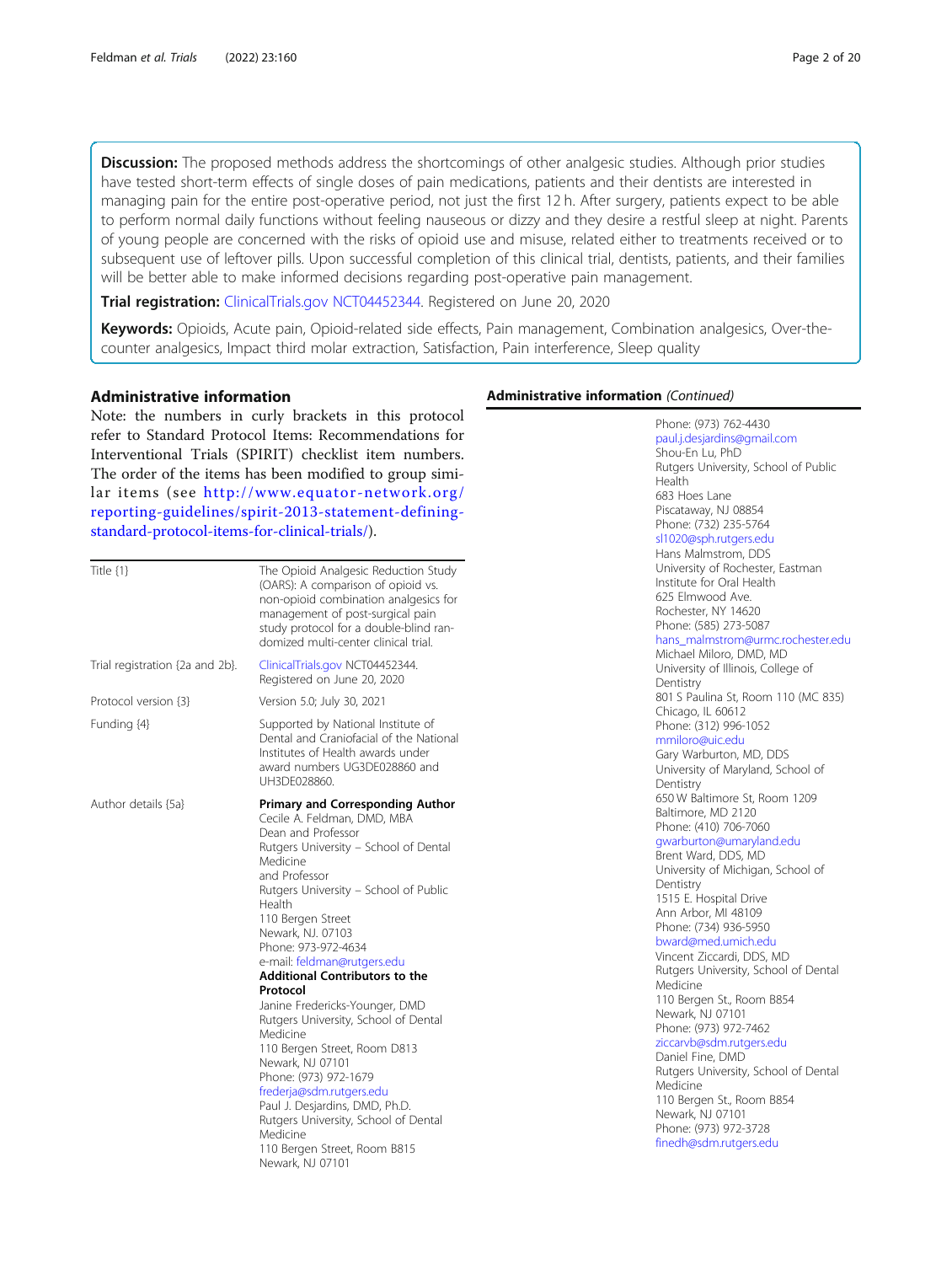#### Administrative information (Continued)

| Name and contact information<br>for the trial sponsor {5b} | Rutgers, The State University of New<br>Jersey, Rutgers School of Dental<br>Medicine, 110 Bergen Street, Newark,<br>New Jersey, USA                          |
|------------------------------------------------------------|--------------------------------------------------------------------------------------------------------------------------------------------------------------|
| Role of sponsor {5c}                                       | The content is solely the responsibility<br>of the authors and does not necessarily<br>represent the official views of the<br>National Institutes of Health. |

#### Introduction

The goal of this study is to provide health care professionals, including dentists, with the best possible evidence for clinical decision-making when selecting analgesics for acute post-surgical pain management. A double-blind, stratified randomized clinical trial is being conducted to test the hypothesis that a combination of over-the-counter non-opioid-containing analgesics is at least as, if not more, effective (non-inferior) than the most commonly prescribed opioid analgesic. The impacted third molar extraction model is used due to the predictable severity of post-operative pain and generalizability of results, as well as the fact that dentists prescribe approximately one-third of all opioid prescriptions for adolescents in the USA.

# Background and rationale {6a}

#### Description of health problem

Opioid-related deaths are rising alarmingly in the USA [[1\]](#page-16-0). Opioid overdose deaths have more than quadrupled since 1999 [\[2](#page-16-0)] accounting for over 49,860 deaths in 2019 [[3\]](#page-17-0). Unprecedented increases in opioid overdose deaths have occurred during the COVID-19 pandemic with a 57.7% increase between May 2019 and May 2020 [[4\]](#page-17-0). Between 1999 and 2019, nearly 247,000 Americans have died due to overdoses involving prescription opioids [\[5](#page-17-0)]. Many patients do not properly secure or dispose of their unused opioid medications, leaving them accessible to others who may initiate or feed an addiction [[6,](#page-17-0) [7\]](#page-17-0).

Millions of tablets of 5 mg hydrocodone-containing combinations are prescribed after third molar extractions each year in the USA [[8\]](#page-17-0). High school students who receive an opioid prescription are 33% more likely than those who do not receive an opioid prescription to eventually misuse opioids [\[9](#page-17-0)] contributing to an upsurge in deaths among 18- to 25-year-olds [[10\]](#page-17-0).

Dentists are among the leading prescribers of opioid analgesics [[11\]](#page-17-0), accounting for 12% of all prescriptions for immediate-release opioids [\[12\]](#page-17-0). They rank fourth among medical specialties for their opioid-prescribing rates, writing 18.5 million opioid prescriptions per year [[13\]](#page-17-0). Over 76% of these opioid prescriptions have been for hydrocodone combination products. Adolescents and young adults receive more than 11% of dentist-

prescribed opioids [[14](#page-17-0)]. This finding of opioidprescribing prevalence for adolescents is consistent with other studies and the assessment of acute opioid pre-scriptions for youth [[11](#page-17-0), [15](#page-17-0)]. Dentists write about 31% of opioid prescriptions for young patients aged 10 to 19 [\[8](#page-17-0)] with about 61% of 14- to 17-year-olds receiving opioid prescriptions following third molar extractions [\[16](#page-17-0)]. Opioid-seeking behaviors have been linked to the receipt of initial opioid prescriptions following third molar extraction, a procedure that 3.5 million young adults undergo annually.

A trial has been designed to minimize unnecessary opioid prescribing by comparing the effectiveness of a combination of non-opioid-containing analgesics (ibuprofen and acetaminophen) to the most commonly prescribed combination opioid-containing analgesic (hydrocodone with acetaminophen). This study builds upon previous studies and data, and addresses prior study limitations, and reinforces the generalizability of this information for health care professionals.

#### Previous study weaknesses

Ibuprofen/acetaminophen and opioid/acetaminophen analgesic combinations are commonly prescribed after dental surgery [\[17](#page-17-0)–[29\]](#page-17-0). Both medication options have been shown to be more effective than placebo and have been tested extensively as evidenced by several prior systematic reviews [[17,](#page-17-0) [19](#page-17-0), [27](#page-17-0)–[36\]](#page-18-0). Completed studies, however, are limited for the following reasons: they only compared the specific analgesic drug against a placebo; they frequently utilize a single dose which may miss the peak post-surgical pain period [\[37\]](#page-18-0); they wait for the onset of pain before administering the analgesic drug; they do not consider sex differences [\[37](#page-18-0)–[41\]](#page-18-0); they do not examine heterogeneity issues; they have small sample sizes and do not test for non-inferiority [[42,](#page-18-0) [43](#page-18-0)]; they use dosages that are either not commercially available, or enable patients to easily exceed the recommended US Federal Drug Administration (FDA) maximum dosage; and/or they follow patients for just several hours after surgery [[34](#page-17-0)]. Furthermore, those earlier studies looked primarily at pain outcomes, prohibited other commonly prescribed treatments like corticosteroids, and limited the extractions to either 2 molars or 4 molars. Therefore, there are an array of studies with limited relevance to typical clinical decision-making, with varying analgesic medication dosages [\[37\]](#page-18-0), and with varying lengths of follow-up periods; these factors make decisions by both health care providers and patients difficult and subject to individual preference and bias.

# Importance of the study

With each opioid prescription, the risk for opioid misuse or abuse by the patient or others who may have access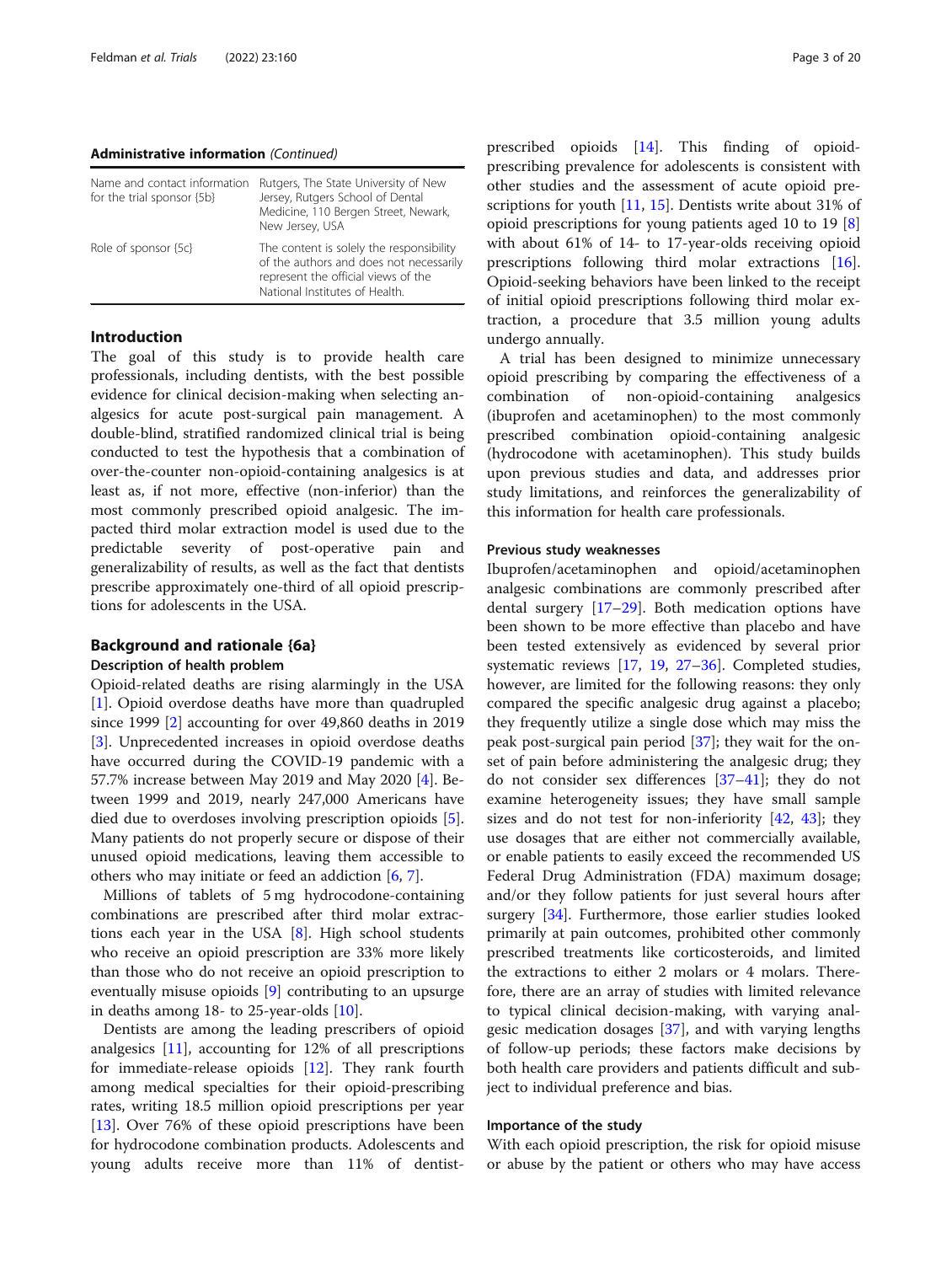to the medications increases. Recent studies have shown that exposing young adults to an opioid analgesic increases their risk of future opioid use, with as much as 37% of non-medical opioid use by high school seniors originating from leftover opioid prescriptions in their or their friend's or families' households [\[44](#page-18-0)]. If an alternative analgesic is found to be non-inferior to the most commonly prescribed opioid for impacted third molar extractions, the overall number of opioid prescriptions would be reduced. In turn, with decreased opioid substrate remaining in the community, the number of young adults at risk for opioid abuse and addiction via drug diversion has the potential to be significantly reduced [\[45](#page-18-0), [46](#page-18-0)].

This trial addresses numerous limitations of previous studies and will provide health care professionals, including dentists, with the best possible evidence for clinical-based decision-making when selecting upon analgesics for acute post-surgical pain management of third molars with generalizability to other similar pain evoking procedures. This study uses the impacted 3rd molar extraction model due to the predictable severity of the post-operative pain and generalizability of results [[47](#page-18-0)–[51](#page-18-0)]. The third molar extraction model has been widely used to assess interventions to treat acute postsurgical pain due to its reproducibility and its sensitivity.

#### Objectives {7}

#### Aim 1—Pain management and patient satisfaction

We hypothesize that a combination of acetaminophen and ibuprofen (NON-OPIOID) is non-inferior to the most commonly prescribed opioid analgesic, hydrocodone with acetaminophen (OPIOID), with respect to pain management (hypothesis 1a) and NON-OPIOID patient satisfaction is better than OPIOID patient satisfaction (hypothesis 1b). These hypotheses are being tested via individual patient reporting of their postoperative pain experience in a daily electronic diary (eDiary) and rating their overall satisfaction using a software application developed for electronic phones and tablets.

# Aim 2—Adverse events, daily function, and opioidseeking behavior

We hypothesize that patients receiving NON-OPIOID will experience fewer and less severe adverse events, experience superior sleep and daily function, and exhibit less opioid-seeking behavior than patients receiving OPI-OID (hypothesis 2a). In addition, we hypothesize that patients receiving 5 days of opioid-containing analgesics will have tablets/capsules remaining after their acute pain episode has been resolved (hypothesis 2b). Specifically, the following will be examined:

- Adverse effects: (i.e., constipation, diarrhea, dizziness/ light headedness, euphoria, headache, nausea, tired/ sleepy, vomiting, itching, and urinary retention) by patient reports in their electronic diaries and emergency call/visit logs
- Daily function: ability to carry out their normal activities (determined by the mean normal-dailyfunction rating) by patient rating in their daily diary
- Sleep quality: sleep quality either from data obtained by an electronic sleep monitor device or by patient rating in their daily diary
- Future opioid-seeking behavior: number of NON-OPIOID patients filling an opioid prescription within 6 months following the study post-operative period by querying Prescription Database Monitoring Program databases
- *Diversion:* number of doses remaining return bottles at the time of the post-operative visit or by electronic medical bottle monitoring, which is normally well past the time period in which patients require analgesics.

#### Aim 3—Clinical protocol/decision support tool

A model that recommends which analgesic to prescribe along with the number of tablets to maximize a patient's overall satisfaction will be developed. Independent variables going into the model include a patient's pain sensitivity, expectations, number and location of extractions (maxillary vs. mandibular), level of surgical difficulty, surgical time, education level, gender, race and ethnicity, and age.

#### Trial design {8}

A multi-site, double-blind, prospective, stratified, randomized clinical trial has been designed and is being conducted. Pragmatic trials are designed to measure effectiveness based upon real-world clinical practice and patient variability. The study design therefore allows for multiple 3rd molar extractions and, after the first study analgesic dose, an "as needed for pain" dosing schedule.

The planned dosages were selected because both study product dosages can be safely increased should adequate pain relief not be obtained. Participants are stratified based upon gender due to differences in prescribing patterns and pain tolerance [\[38](#page-18-0)–[41\]](#page-18-0) and are randomized at a 1:1 ratio. Each arm enrolls 450 participants per gender for a total enrollment of 1800 participants. The study is designed to evaluate the non-inferiority of NON-OPIOID in real-life clinical practice conditions, providing results that can be generalized and applied to routine practice settings described below.

Participants are asked to complete several questionnaires, to take a pain medication provided, and to wear an activity monitor for 72 h. Participants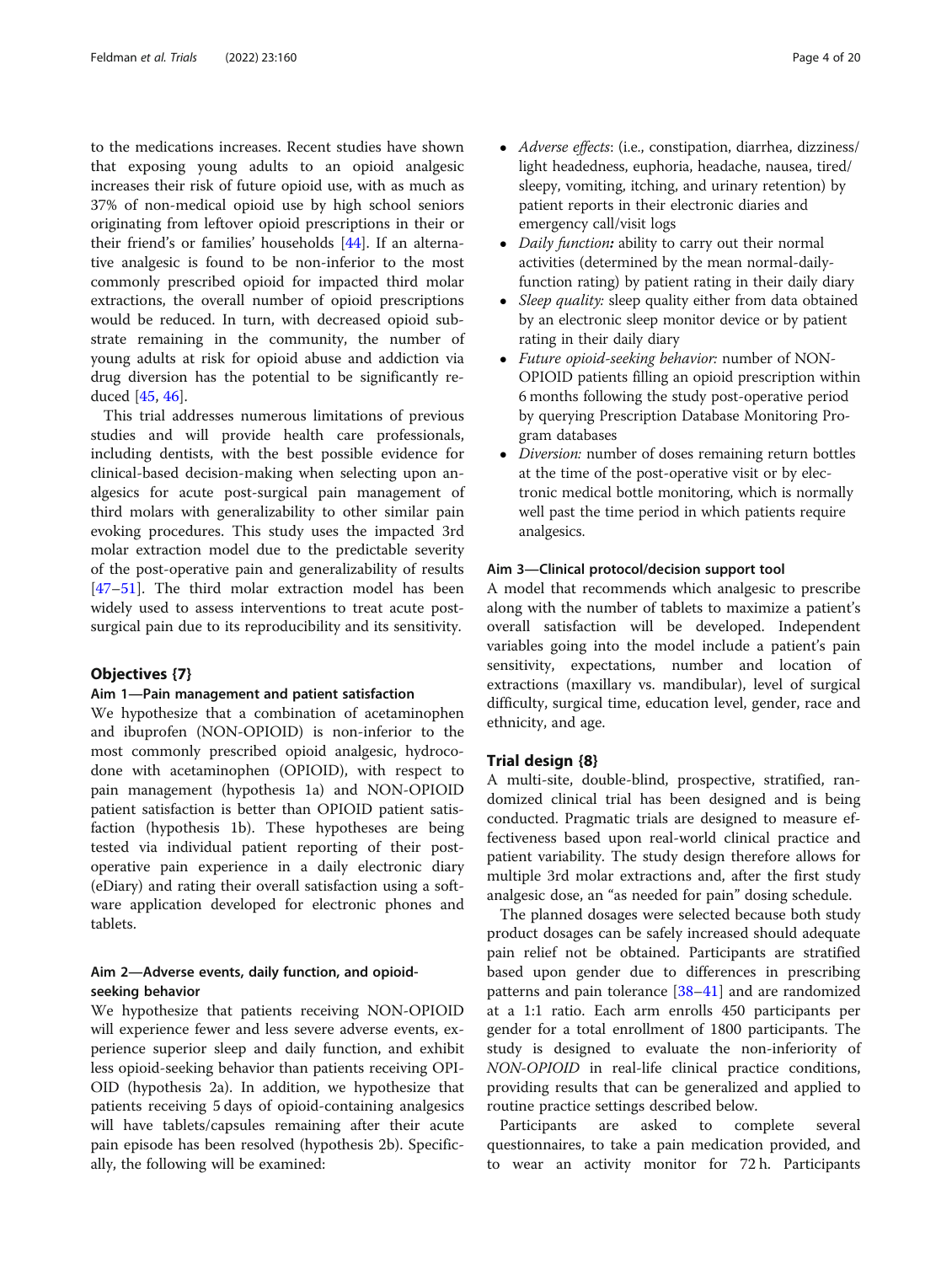complete questionnaires during the surgery visit and post-operative visit. During the post-operative period, participants receive electronic messages, via text or email, in the morning and evening reminding them to complete an eDiary entry on their smartphone to record pain levels, pain interference, sleep quality, and medication usage. Figure 1 illustrates the flow of the trial.

# Methods: participants, interventions, and outcomes

# Study setting {9}

Target sample size: 900 female, 900 male, 1800 total

Target sample size by gender, race, ethnicity, and age: The study population is drawn from outpatient adult patients seeking extraction of impacted mandibular 3rd molars in the following communities: Ann Arbor, MI; Baltimore, MD; Chicago, IL; Newark, NJ; and Rochester, NY. Sites selected are all located in diverse communities and serve a diverse patient population. It is anticipated that at least 32% will be African American and 17% will be Hispanic or Latino. While most participants seeking third molar extraction are young adults, adults of any age (> 18) can be enrolled.

A stratified random sample design with stratification on gender is used to ensure that one-half of enrolled participants are female and one-half are male.

#### Eligibility criteria {10}

The study population is comprised of individuals, 18 years and older, requiring extraction of one or more partially impacted or fully impacted mandibular 3rd molars.

## Inclusion criteria

An individual must meet all of the following criteria to be eligible to participate in the study: understand the informed consent; provide a signed and dated informed consent form; understand all directions for data gathering instruments in English; be willing and able to comply with all study procedures, including having a smart phone, and be available for the duration of the study; plan to undergo extraction of one or more partially or fully impacted mandibular 3rd molars; be 18 years or older; be in good general health as evidenced by medical history; and, if female gender, must agree to use contraceptive pill, intra-uterine device, condoms, or abstinence while participating in the study.

# Exclusion criteria

Participants who self-report the following history are excluded from study participation: history of gastrointestinal bleeding and/or peptic ulcer; renal disease (excluding kidney stones); hepatic disease; cardiovascular disease (myocardial infarction or stroke within the past 6 months); bleeding disorder; respiratory depression; prior respiratory effect of an opioid or other anesthetic drugs that required respiratory support post-operatively; active or untreated asthma; allergic reaction to ibuprofen, acetaminophen, hydrocodone, and/or anesthesia, consumption of 3 or more alcoholic drinks each day and/or has a history of alcoholism; history of drug or alcohol abuse (excludes marijuana use); family history of drug or alcohol abuse in a first-degree relative; has had no more than one opioid prescription filled within the past 12 months; and currently pregnant or lactating. In addition, individuals currently taking any of the

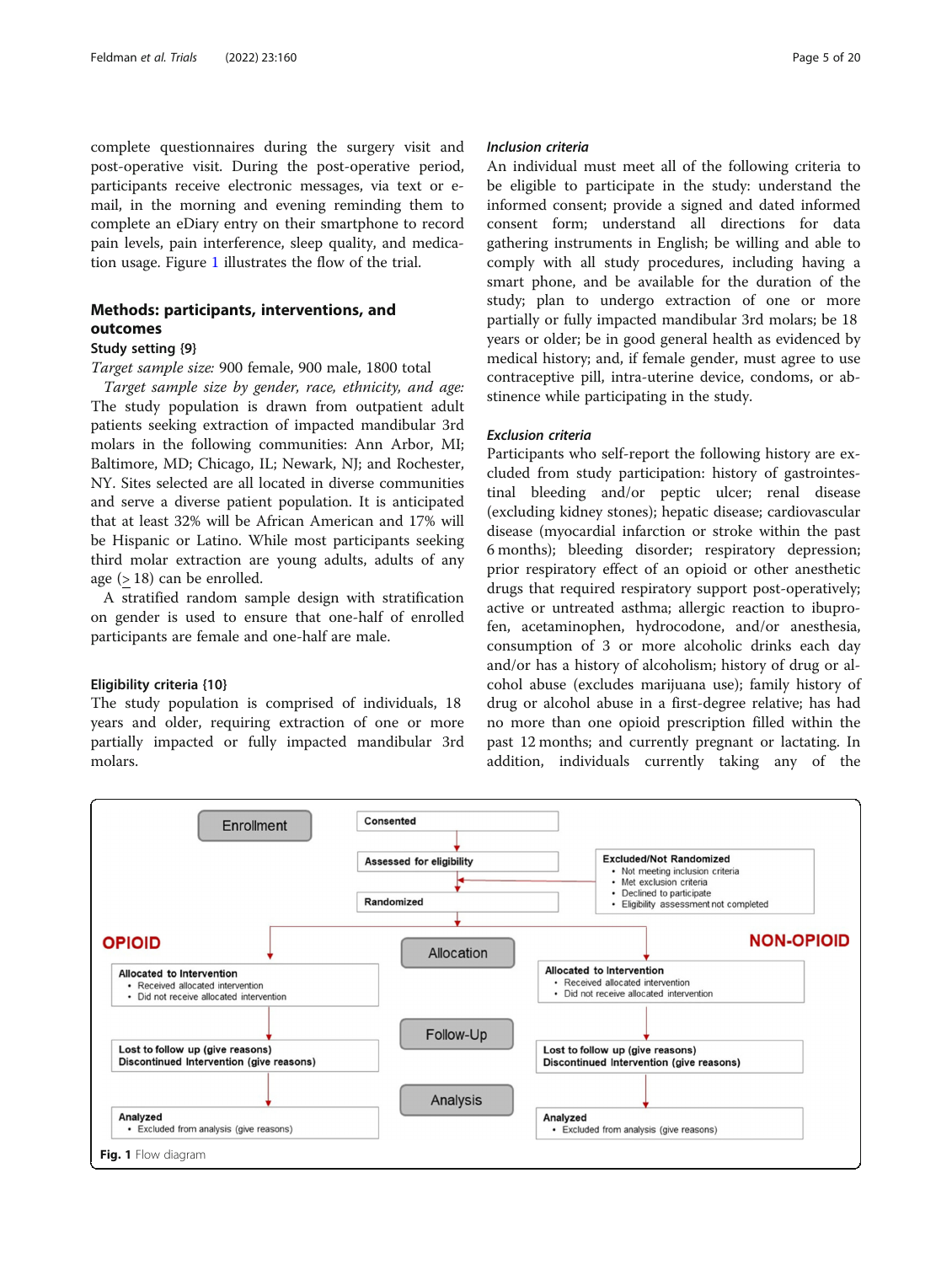following medications: CYP3A4 inhibitor, such as macrolide antibiotics (e.g., erythromycin), azoleantifungal agents (e.g., ketoconazole), and protease inhibitors (e.g., ritonavir), which may increase plasma concentrations of hydrocodone bitartrate and acetaminophen and prolong opioid adverse reactions, and which may cause potentially fatal respiratory depression or CNS depressants (including benzodiazepines), are excluded.

Participants are free to withdraw from participation in the study at any time upon request.

An investigator may discontinue an individual's participation in an intervention or withdraw an individual from the study if Exparel (bupivacaine liposome injectable suspension) is used during the extraction procedure; the participant has a serious adverse event requiring hospitalization; any clinical adverse event (AE), laboratory abnormality, or other medical condition or situation occurs such that continued participation in the study would not be in the best interest of the participant; or the participant meets an exclusion criterion (either newly developed or not previously recognized) that precludes further study participation.

#### Who will perform the informed consent procedure? {26a}

Consent is obtained by research coordinators at each clinical site. They are trained in human subject protection, Good Clinical Practice, and the OARS study protocol and procedures. The coordinator explains the research study to the potential participant undergoing mandibular 3rd molar extraction and answer any questions that may arise. Extensive discussion of risks and possible benefits of study participation is provided. A consent form describing in detail the study procedures and risks is given to the participant. Consent forms and recruitment materials are Institutional Review Board approved. Each participant signs the informed consent document prior to any study-related assessments or procedures. The participant may withdraw consent at any time throughout the course of the study. A copy of the executed consent form (either paper or electronic) is provided to the patient at the time of consent for their records.

# Additional consent provisions for collection and use of participant data and biological specimens {26b}

The consent form notifies participants that de-identified information may be used or distributed to other investigators without obtaining additional informed consent. A subject who has withdrawn can also withdraw consent for use of data collected about themselves by sending a request to the principal investigator in writing. This trial does not involve collecting biological specimens for storage.

# **Interventions**

#### Explanation for the choice of comparators {6b}

Two orally administered analgesics are being compared: (1) hydrocodone 5 mg/acetaminophen 300 mg and (2) ibuprofen 400 mg/acetaminophen 500 mg over a postoperative period.

OPIOID: This trial uses hydrocodone 5 mg plus acetaminophen 300 mg [[52](#page-18-0)–[58](#page-18-0)]. Hydrocodone represents over 60% of opioid prescriptions for dentistry with codeine being the second most commonly prescribed opioid [[14,](#page-17-0) [43](#page-18-0), [59](#page-18-0)–[64](#page-18-0)]. Codeine with a morphine milligram equivalent (MME) dose of .15 is less effective than hydrocodone, which has an MME of 1 (i.e., hydrocodone is significantly more powerful than codeine) [\[65](#page-18-0)].

NON-OPIOID: The NON-OPIOID protocol calls for acetaminophen 500 mg (simulating 1 extra strength Tylenol tablet) and ibuprofen 400 mg (simulating 2 Advil or Motrin tablets) which provides anti-inflammatory effects [[30](#page-17-0)–[32](#page-17-0), [39,](#page-18-0) [65](#page-18-0)–[73\]](#page-19-0). Clinical studies have shown that acetaminophen combined with ibuprofen is more effective than either alone in managing acute postoperative pain [[29,](#page-17-0) [39,](#page-18-0) [65](#page-18-0), [74](#page-19-0)].

Twenty doses are dispensed to each subject. All treatments have an equal appearance.

## Intervention description {11a}

Participants are directed to take 1 dose of either OPIOID or NON-OPIOID immediately after surgery and then 1 dose every 4–6 h as needed for pain. If a dosage is not effective within an hour, a participant can take an additional dose, up to 6 total doses per day. In the event pain management remains insufficient, the subject is instructed to call the on-call surgeon. The on-call surgeon assesses the situation and may instruct the participant to take up to 2 additional doses or determine whether rescue medication (oxycodone 5 mg) or an emergency visit is required.

# Criteria for discontinuing or modifying allocated interventions {11b}

Subjects who require rescue medication due to insufficient pain management with study analgesic are prescribed oxycodone 5 mg in addition to the study analgesic. In addition, subjects who have adverse reactions which cannot be tolerated by the subject and/ or subjects who have severe adverse reactions related to study analgesics are instructed to discontinue the use of study analgesics.

#### Strategies to improve adherence to interventions {11c}

During the informed consent process, a thorough discussion with potential participants ensures that participants understand trial expectations. Subjects are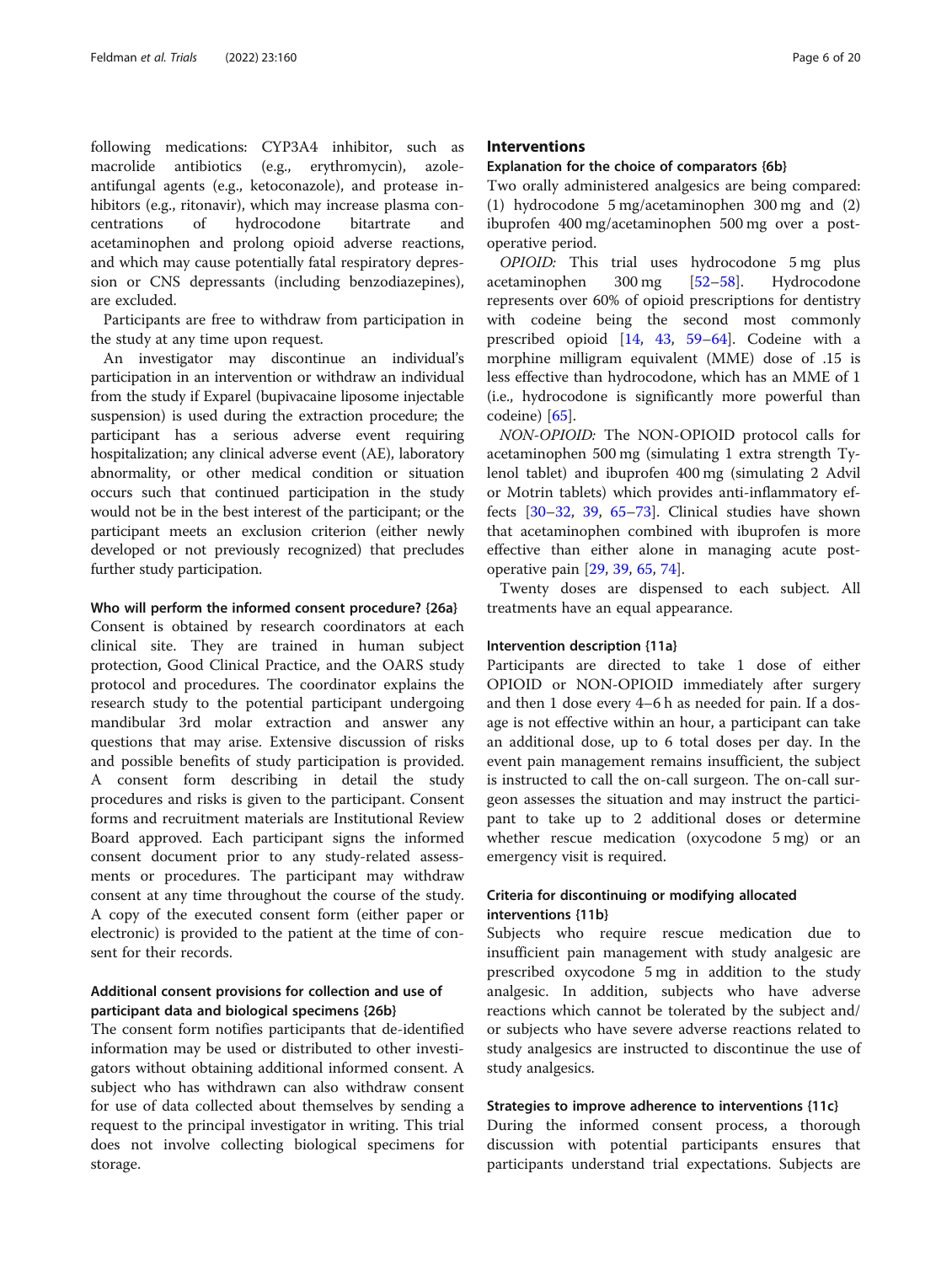provided written instructions after surgery. Short message service (SMS) texts are sent each morning and evening during the post-operative period. Subjects receive SMS texts during the post-operative period between surgery and the post-operative visit in the morning and evening. In addition, research coordinators call participants to answer any questions and remind them of the study protocol.

# Relevant concomitant care permitted or prohibited during the trial {11d}

Long-lasting local anesthetics such as Exparel and Marcaine (bupivacaine) are not permitted to be used.

#### Provisions for post-trial care {30}

Six months after completion of the trial, subjects who obtain additional opioids are offered, free-of-charge, an opioid addiction screening counseling session.

# Outcomes {12}

Table [1](#page-7-0) summarizes the outcome measures. The primary outcome measures for this study are patient-perceived pain [\[75\]](#page-19-0) levels observed for 7 days following 3rd molar extraction and overall satisfaction [\[76](#page-19-0)] with the management of acute post-surgical pain. Secondary outcome measures include (1) frequency and magnitude of adverse events [\[76](#page-19-0)], (2) ability to sleep [\[77\]](#page-19-0) and pain interference [[78](#page-19-0)] with normal daily activities, (3) potential diversion defined as tablets remaining in households and returned at the follow-up visit, and (4) number of opioid prescriptions within 6 months after study analgesic use.

#### Participant timeline {13}

# Expected duration of subject participation

Subjects participate in the study for the time between their impacted 3rd molar extraction procedure until their post-operative visit which normally occurs approximately 1 week later (9 days ±5 days). Following state laws and regulations, the PDMP is retrospectively queried 6 months post-surgery to ascertain information about any opioid-containing prescriptions that may have been filled during this post-surgery time period. Figure [2](#page-8-0) shows the participant timeline.

# Sequence of procedures and duration of study period Table [2](#page-9-0) provides the schedule of events.

# Sample size {14}

To address the possible heterogeneity in pain management and side events in men and women due to sex differences and differences in pain tolerance, a subgroup analysis in men and women will be performed

separately to ensure the hypothesized differences between the analgesic groups remain.

#### Sample size and power

To test if the non-opioid analgesics are non-inferior to opioid analgesics for pain management (hypothesis 1a), we chose a small and clinically non-significant difference  $d = 1.0$  as the non-inferiority margin and assumed the maximum standard deviation (SD) of the daily pain intensity to be 3.6, based on data from prior studies [[42](#page-18-0), [79,](#page-19-0) [80\]](#page-19-0). With 90% power and alpha = 0.625% (one-sided, after Bonferroni correction for 4 tests of pain experience for day of surgery, day 1 and day 2 post-surgery, and last day of follow-up) [[81\]](#page-19-0), we need at least 370 participants per group to test non-inferiority of non-opioid analgesics. To account for 15–20% loss of follow-up and missing data, and other factors not included in the sample size estimation, we will recruit 1800 participants with 450 participants  $\times$  2 analgesic groups  $\times$  2 gender subgroups (men and women). Power for subgroup analysis: With  $n = 370$ /group (after attrition/missing data, etc.), non-inferiority margin  $d = 1.0$ , and alpha = 0.3125% (one-sided), we have 85% power to test non-inferiority of non-opioid analgesics in men and women separately.

To compare patient satisfaction (hypothesis 1b), we estimated the minimal detectable difference in proportions of positive rating between NON-OPIOID vs. OPIOID for  $n = 740$ /analgesic group (entire sample) and  $n = 370$ /analgesic group (subgroup) analyses, after attrition/missing data. Assuming the proportion of positive rating (extremely satisfied and satisfied) for NON-OPIOID in our study is about 82%, similar to data in Daniels et al. [\[43](#page-18-0)], our study has 90% power to test a minimal difference of 7% (82% vs. 75%) for  $n = 740$ /analgesic group (entire sample, 2-sided alpha = 5%) and 11% (82% vs. 71%) for  $n = 370$ /analgesic group (subgroup analysis, 2-sided alpha = 2.5%), in comparing the proportion of positive rating of patient satisfaction. For continuous measures (e.g., mean normal-daily-function ratings and the sleep quality scores  $(aim 2)$ ), our study has 90% power to test a small effect size, Cohen's d of 0.20, for the entire sample  $(2\t{-}sided$  alpha = 1.25%, after Bonferroni corrections for 4 tests for day of surgery, day 1 and day 2 post-surgery, and last day of follow-up) and Cohen's  $d = 0.30$  for the subgroup analysis (2-sided alpha =  $0.625%$ ).

# Consideration of within-site correlation

In the sample size and minimal effect size estimations, we tentatively assumed all individuals are independent. However, in our study, the randomization will be performed within each site. When the correlation between responses among participants within the same site is positive, randomizing participants within site can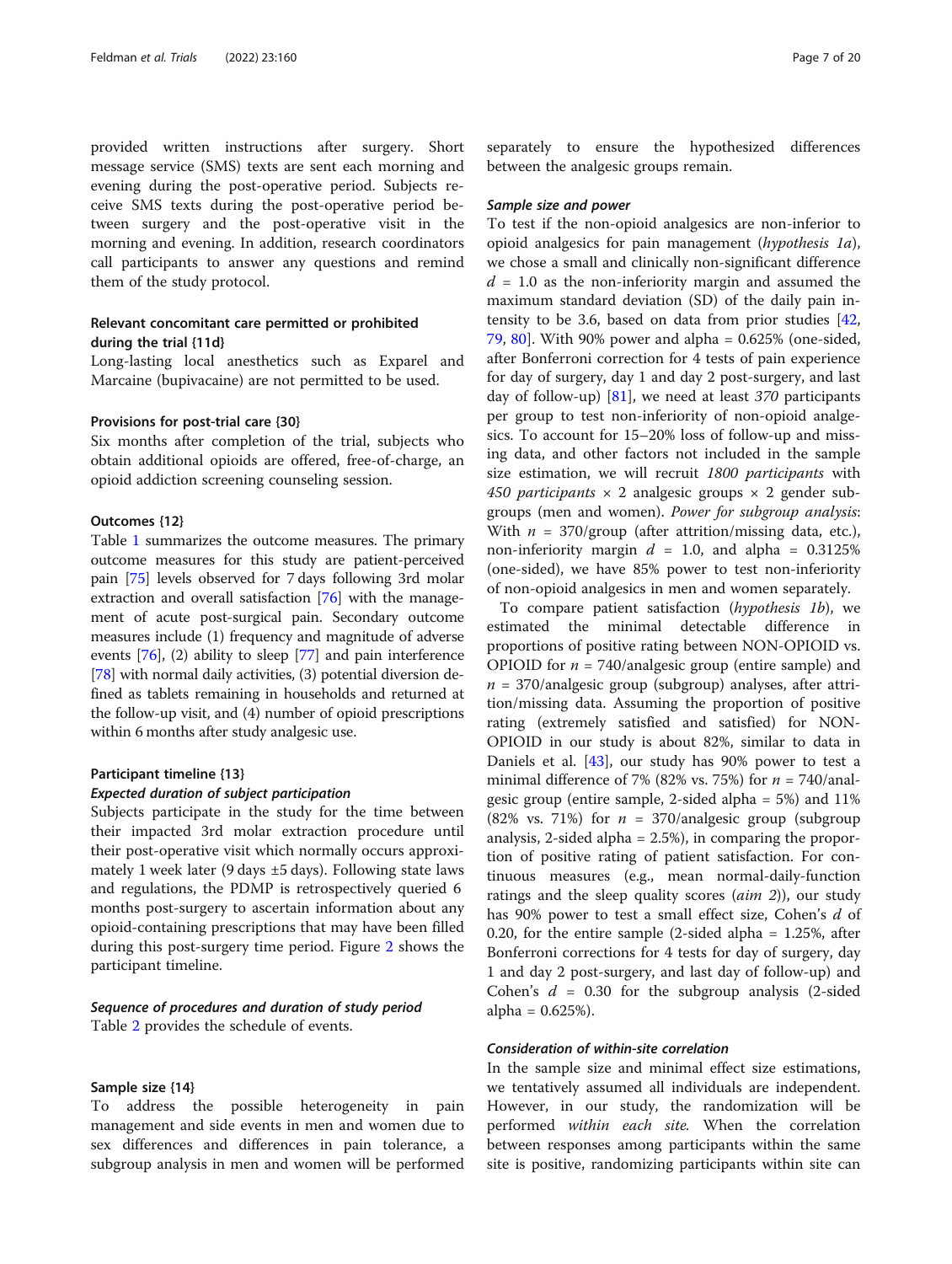#### <span id="page-7-0"></span>Table 1 Outcome measures

| Brief description/justification of outcome measure                                                                                                                                                                                                                                                                                                                                                                                                                                                                                                                                                                                                                                                                                                                                                                                                                                                                            | Outcome measured by                                                                                                                                                                                                                                                                                                                                                                                                                                                                                                                                                                                                                                                                                                                                                                                                                                                                                                                                                                                                                                                                                                                                                                                                                                                                                                                                                                                                                                                                                                                                                                                                                                                                                        | Timing                                                                                                                                                                                                                   |
|-------------------------------------------------------------------------------------------------------------------------------------------------------------------------------------------------------------------------------------------------------------------------------------------------------------------------------------------------------------------------------------------------------------------------------------------------------------------------------------------------------------------------------------------------------------------------------------------------------------------------------------------------------------------------------------------------------------------------------------------------------------------------------------------------------------------------------------------------------------------------------------------------------------------------------|------------------------------------------------------------------------------------------------------------------------------------------------------------------------------------------------------------------------------------------------------------------------------------------------------------------------------------------------------------------------------------------------------------------------------------------------------------------------------------------------------------------------------------------------------------------------------------------------------------------------------------------------------------------------------------------------------------------------------------------------------------------------------------------------------------------------------------------------------------------------------------------------------------------------------------------------------------------------------------------------------------------------------------------------------------------------------------------------------------------------------------------------------------------------------------------------------------------------------------------------------------------------------------------------------------------------------------------------------------------------------------------------------------------------------------------------------------------------------------------------------------------------------------------------------------------------------------------------------------------------------------------------------------------------------------------------------------|--------------------------------------------------------------------------------------------------------------------------------------------------------------------------------------------------------------------------|
| Primary outcome measures                                                                                                                                                                                                                                                                                                                                                                                                                                                                                                                                                                                                                                                                                                                                                                                                                                                                                                      |                                                                                                                                                                                                                                                                                                                                                                                                                                                                                                                                                                                                                                                                                                                                                                                                                                                                                                                                                                                                                                                                                                                                                                                                                                                                                                                                                                                                                                                                                                                                                                                                                                                                                                            |                                                                                                                                                                                                                          |
| <b>Pain:</b> For pain level, Brief Pain Inventory (BPI) using the<br>Numerical Rating Scale (NRS) was chosen because:<br>• BPI with NRS is widely used and accepted<br>• Reliability and validity for BPI and NRS have been<br>established<br>• BPI with NRS is clinically relevant (patients want to<br>minimize pain experienced after surgery)<br>• BPI with NRS is a sensitive measure<br>• BPI with NRS allows for direct comparisons across studies<br><b>Satisfaction:</b> For satisfaction, overall satisfaction questions<br>from the Pain Treatment Satisfaction Scale (PTSS) were<br>chosen because:<br>• While patients want to minimize pain, patients are willing<br>to tradeoff some pain relief to minimize side effects,<br>maintain their ability to sleep, maintain their ability to<br>engage in normal activities, and minimize exposure to<br>opioids<br>• PTSS has been shown to be valid and reliable | <b>Pain</b> : NRS is used on a scale of 0 to 10 where $0 =$ no pain<br>and 10 = worst imaginable pain for average pain level, pain<br>at its worst, pain at its least, pain experiencing now.<br><b>Satisfaction</b> (measures from PTSS):<br>• How satisfied are you with the <i>time</i> that it takes your pain<br>medication to work? (scale: $1 = \text{very satisfied}, 2 = \text{satisfied}, 3$<br>= neither satisfied nor dissatisfied, $4 =$ dissatisfied, $5 =$ very<br>dissatisfied)<br>• How satisfied are you with the level of amount of pain<br>relief provided by your pain medication? (scale: $1 = \text{very}$<br>satisfied, $2 =$ satisfied, $3 =$ neither satisfied nor dissatisfied, 4<br>$=$ dissatisfied, $5 =$ very dissatisfied)<br>• How satisfied are you with the <i>duration</i> of pain relief<br>provided by your pain medication? (scale: $1 = \text{very satisfied}$ ,<br>$2$ = satisfied, 3 = neither satisfied nor dissatisfied, 4 =<br>dissatisfied, $5 = \text{very dissatisfied}$ )<br>• Overall, how satisfied are you with your pain medication?<br>(scale: $1 = \text{very satisfied}, 2 = \text{satisfied}, 3 = \text{neither satisfied}$<br>nor dissatisfied, $4 =$ dissatisfied, $5 =$ very dissatisfied)<br>• Overall, how does your level of pain relief meet your<br>expectations of pain relief? (scale: $1 =$ greatly exceeds my<br>expectations, $2 =$ somewhat exceeds my expectations, $3 =$<br>meets my expectations, $4 =$ does not quite meet my<br>expectations, $5 =$ does not meet my expectations at all)<br>. Do you think that your pain medication could be more<br>effective in relieving your pain? (scale: $1 = yes$ , definitely, $2 =$ | Pain:<br>• Visit 1 (in the last 24 l<br>• Each morning days<br>$2$ to $8$<br>• Each evening days<br>to $7$<br>• Visit 2 (in the last 24 l<br>Satisfaction:<br>Satisfaction recorded<br>during post-op visit<br>(visit 2) |

#### Secondary outcome measures

#### Adverse events:

As medications have side effects, a list of possible adverse events (side effects) related to the intervention has been developed, and participants are asked if they are experiencing any of them. (This is separate from serious adverse events which are captured. Serious adverse events result in a participant being exited from the study. An analysis of serious adverse events is included in the study analysis.)

#### Sleep quality:

• Pain and Sleep Questionnaire 3-item index (PSQ-3) was selected because it is a validated measure and because of its ease of use for the eDiary on a smart phone.

• A question from the PTSS was selected because it provides an overall rating of the quality of sleep.

#### Pain interference (daily function):

The PROMIS Short 6b was selected because it is a standard NIH measure of pain interference and can be recorded during the post-operative visit.

#### Future opioid-seeking behavior:

The PDMP is accessed; 6 months was selected because it is the maximum follow-up time which could be completed within the study time frame.

#### Potential diversion:

Participants are instructed to bring the pill bottle and unused capsules to the follow-up appointment.

#### Adverse events:

electronic phones and tablets.

definitely not)

• Adverse events include excessive fatigue or drowsiness, inability to concentrate, nausea, diarrhea, dizziness, constipation, skin rashes, stomach aches, heartburn, vomiting, 2–8 euphoria, headache, urinary retention, and unintentional weight gain with a binary yes/no scale. Self-reported binary response (yes/no) is ascertained. If yes, was the adverse event **Ability to sleep**. bothersome to a minor or major extent?

probably yes,  $3 = 1$  do not know,  $4 =$  probably not,  $5 =$ 

Participants report their pain experience and rate their overall satisfaction using a REDCap application developed for

o For visit 1, participants are asked how much were you bothered by … over the last 24 h.

o At the time of getting up in the morning, participants are asked how much were you bothered with …. during the night

o Right before going to sleep at night, participants are asked how much they were bothered by … during the day. o For visit 2, participants are asked how much were you bothered by … over the last 24 h.

#### Sleep ability:

• From the PSQ-3: (a) Last night did you have trouble falling asleep? (b) Last night were you awakened by pain during the night? (c) Were you awakened by pain this morning? {binary yes/no scale during the post-operative period; NRS scale where  $0 =$  never,  $10 =$  always at visits 1 and 2} • From PTSS: rating the overall quality of last night's sleep

 ${NRS}$  where  $0 = 5$  excellent and  $10 = 7$  very poor • From ActiGraph: Sleep quality is monitored, and data

collected

#### Pain interference:

• PROMIS Short 6b: During the post-operative period, how much did pain interfere with your day to day activities, work around the home, ability to participate in social activities, enjoyment of life, the things you usually do for fun, enjoyment of social activities, household chores, family life, your ability to concentrate, enjoyment of recreational activities, tasks

 $24 h$ )

tavs 1

 $24 h$ )

# Adverse events:

- Visit 1 • Each night for days
- 
- Each day for days 1–7
- Visit 2

• Visit 1

- Each morning on
- days 2 thru 8 and • Visit 2 (in the last 24 h)
- Pain interference:

# • Visit 1

• Each evening on days 1 through 7

#### • Visit 2 Future drug-seeking behavior:

• Opioid prescriptions filled within 6 months after visit 2

Potential diversion: • Visit 2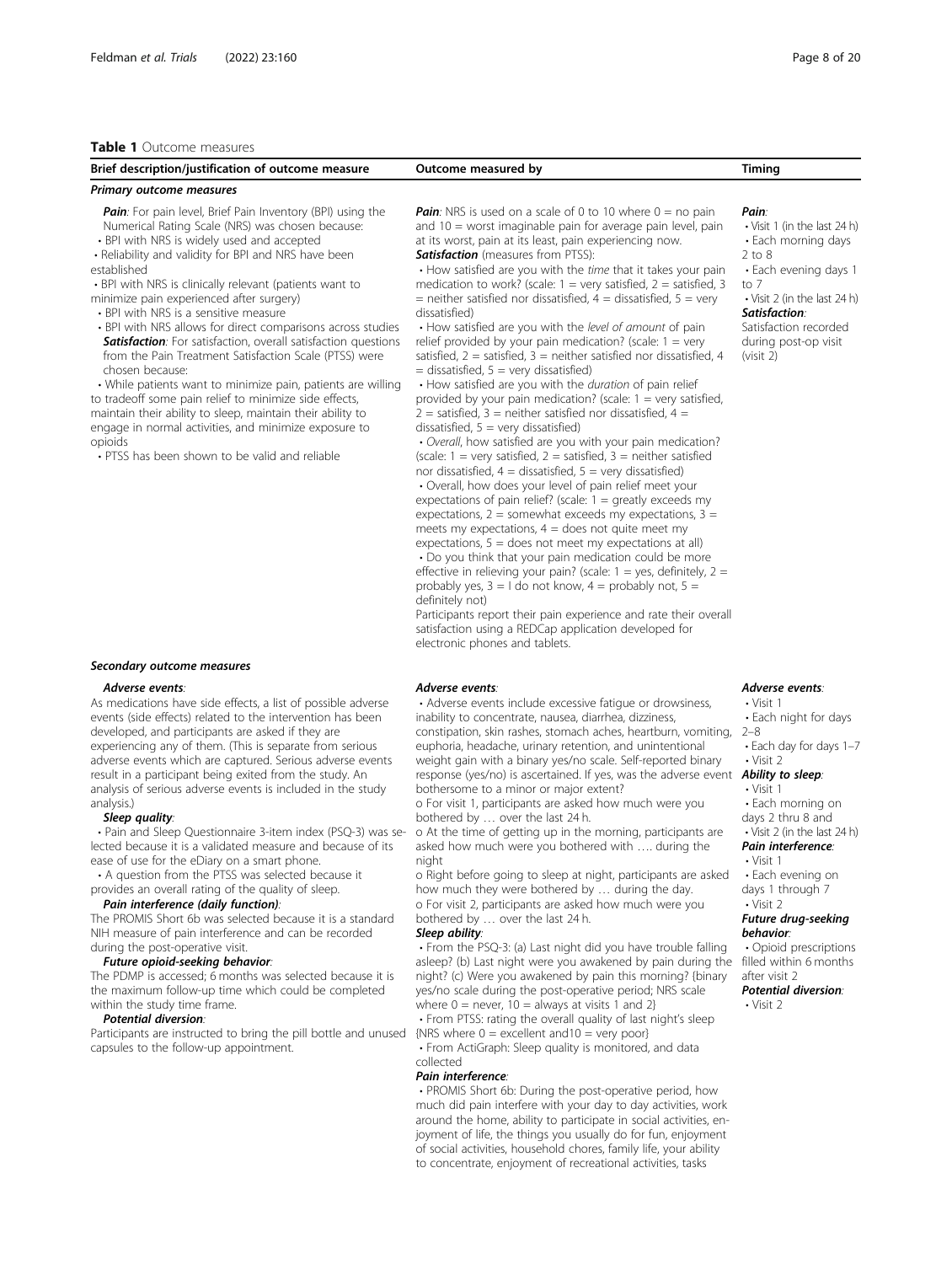<span id="page-8-0"></span>Table 1 Outcome measures (Continued)

| Brief description/justification of outcome measure | Outcome measured by                                                                        | Timing |
|----------------------------------------------------|--------------------------------------------------------------------------------------------|--------|
|                                                    | away from home {scale: $1 = \text{not at all}$ , $2 = \text{a little bit}$ , $3 = \text{}$ |        |
|                                                    | somewhat, $4 =$ quite a bit, $5 =$ very much} and how often                                |        |
|                                                    | did pain keep you from socializing with others? {scale: $1 =$                              |        |
|                                                    | never, $2 =$ rarely, $3 =$ sometimes, $4 =$ often, $5 =$ always}                           |        |
|                                                    | Future opioid-seeking behavior:                                                            |        |
|                                                    | • # of new opioid prescriptions recorded in the Prescription                               |        |
|                                                    | Monitoring Database Program at approximately 6 months                                      |        |
|                                                    | following the surgical procedure                                                           |        |
|                                                    | Potential diversion:                                                                       |        |
|                                                    | • # returned capsules at visit 2 determined by counting the                                |        |
|                                                    | returned capsules or via electronic monitoring device                                      |        |
|                                                    | • # unaccounted for capsules at visit 2 (not recorded as used                              |        |
|                                                    | and not returned)                                                                          |        |
|                                                    | Participants report whether they have experienced each                                     |        |
|                                                    | adverse event and rate their sleep ability and pain                                        |        |
|                                                    | interference in a daily electronic diary using a REDCap                                    |        |
|                                                    | application developed for electronic phones and tablets.                                   |        |

increase power: Consider a site of 2 m participants and each patient is randomized to one of two treatments at a 1:1 ratio. Assume that the within-site correlation is  $r > 0$ and denote the standard deviation of each individual's response by σ. The variance of the mean difference in the responses between two treatments is  $2\sigma^2/m^*(1-r)$ . It is smaller than  $2\sigma^2/m$ , the variance of the same difference when individuals are mutually independent. The smaller variance implies greater efficiency/power. Therefore, we expect our estimated sample size and minimal effect size to be more conservative than they should have been.

# Recruitment {15}

# Recruitment strategies

Each clinical site recruits study participants as they report to the oral and maxillofacial surgery or general dentistry clinic for 3rd molar extraction consultation or surgery appointments. Each site has study staff who review the clinic schedule at least each week for potential study candidates. When patients report to the clinic for a 3rd molar extraction consult or procedure, study staff ascertain interest in study participation if at least one partial or full bony mandibular 3rd molar extraction is planned. Sites advertise for the study by word of mouth and/or advertising through flyers, social media, e-mail, and/or ads in local/college newspapers.

# Assignment of interventions: allocation Sequence generation {16a}

Participants were randomized to either the opioid or non-opioid analgesic group at the 1:1 ratio, stratified by gender at each site. Site-specific pre-determined random number sequences, with a block of 4 containing 2 opioid and 2 non-opioid assignments in a random order, were generated by staff at Data Management Statistical Analysis Core (DMSA) using R software. The randomization code was generated, and labels are created during the preparation phase when the treatment packets are prepared so that each packet is prepared and labeled with the packet identification number according to the randomization sequence. Complete randomization code for each site is stored in REDCap and only the DMSA and Clinical Protocol Coordinating Core (CPCC) staff have access to it.

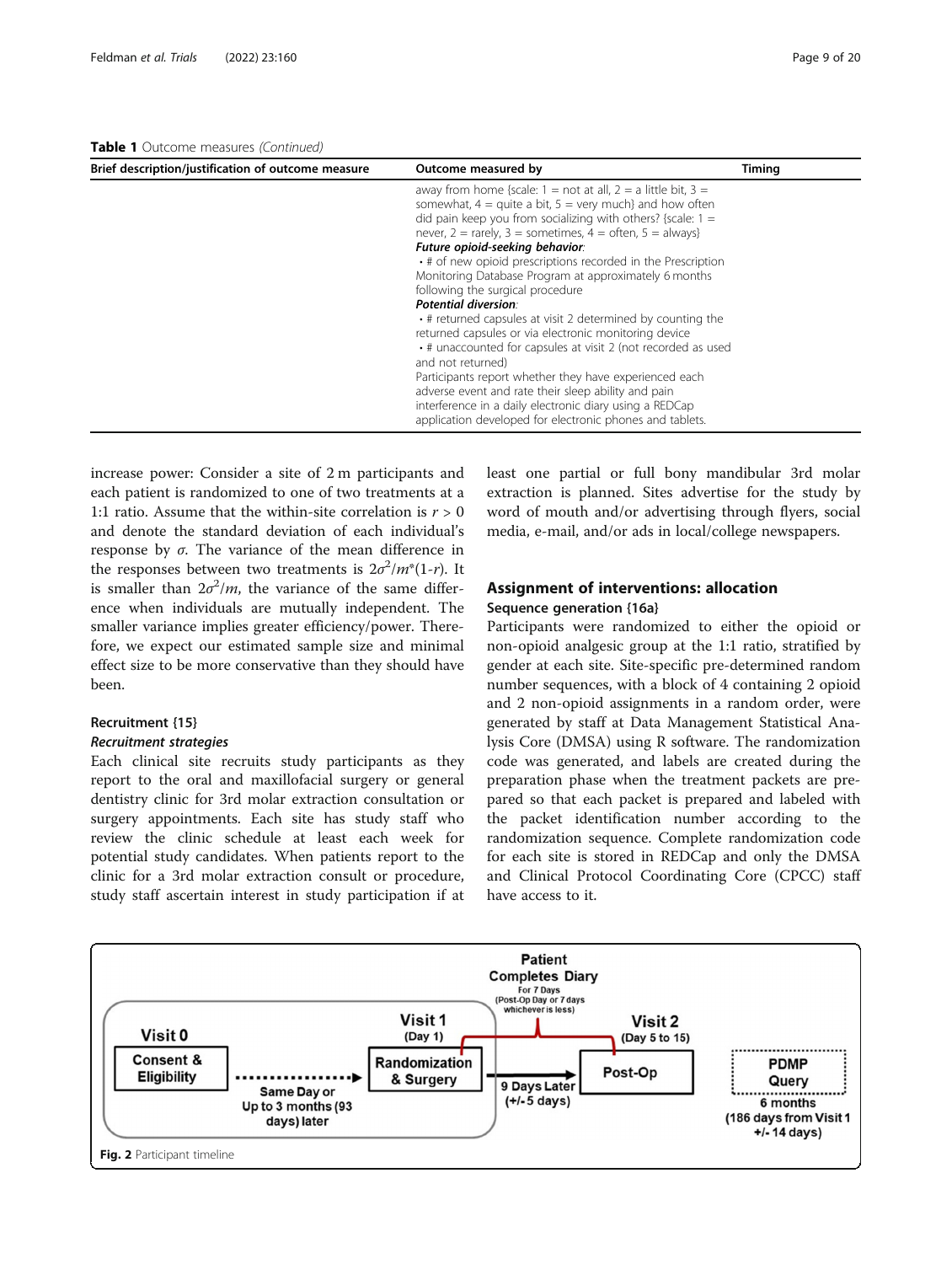#### <span id="page-9-0"></span>Table 2 Schedule of events

|                                                                                                                     | Screening<br>(Visit 0) | Study<br>Visit 1:<br>Surgery<br>(Day 1) | <b>Post-Operative Period</b>                               |                                                                 |                                                                                  |                                                                                                           |                                                 |                                                 |                                                         |
|---------------------------------------------------------------------------------------------------------------------|------------------------|-----------------------------------------|------------------------------------------------------------|-----------------------------------------------------------------|----------------------------------------------------------------------------------|-----------------------------------------------------------------------------------------------------------|-------------------------------------------------|-------------------------------------------------|---------------------------------------------------------|
| <b>Procedures</b>                                                                                                   |                        |                                         | Upon<br>the<br><b>Morning</b><br>(Days 2 to<br>$10 + (-5)$ | When taking<br>Waking in Pain Meds<br>(Days 1 to<br>$10 + (-5)$ | <b>Before Going</b><br>to Sleep in<br>the<br>Evening<br>(Days 1 to<br>$9 + (-5)$ | Intermediate<br>Visit /<br><b>Hospitalization Visit Study</b><br>or Fatality<br>Days 1 to 10<br>$(+/- 5)$ | Post<br>Operative<br>Visit 2<br>$(Day 10 +/-5)$ | <b>Withdrawal or PDMP</b><br><b>Termination</b> | Query<br>(Visit 2<br>plus 186<br>days $+/-$<br>14 days) |
| Signed Consent<br>Form                                                                                              | $\times$               |                                         |                                                            |                                                                 |                                                                                  |                                                                                                           |                                                 |                                                 |                                                         |
| Assessment of<br>Eligibility Criteria<br>(including review<br>of medical history<br>and concomitant<br>medications) | $\times$               | X                                       |                                                            |                                                                 |                                                                                  |                                                                                                           |                                                 |                                                 |                                                         |
| Study Intervention                                                                                                  |                        | $\times$                                | $\times$                                                   | $\times$                                                        | X                                                                                |                                                                                                           |                                                 |                                                 |                                                         |
| Pain Assessment                                                                                                     |                        | X                                       |                                                            |                                                                 |                                                                                  |                                                                                                           |                                                 |                                                 |                                                         |
| Pain Interference<br>Assessment                                                                                     |                        |                                         |                                                            |                                                                 | X                                                                                |                                                                                                           | $\mathsf X$                                     |                                                 |                                                         |
| Sleeping Quality                                                                                                    |                        |                                         | $\mathsf X$                                                |                                                                 |                                                                                  |                                                                                                           | $\mathsf X$                                     |                                                 |                                                         |
| Assessment of<br>Adverse Events                                                                                     |                        |                                         | $\mathsf X$                                                |                                                                 | X                                                                                |                                                                                                           | X                                               | X                                               |                                                         |
| Adverse Events<br>and Serious<br>Adverse Event<br>Reporting                                                         |                        |                                         |                                                            |                                                                 |                                                                                  | $\times$                                                                                                  |                                                 |                                                 |                                                         |
| Obtain Satisfaction                                                                                                 |                        |                                         |                                                            |                                                                 |                                                                                  |                                                                                                           | $\times$                                        |                                                 |                                                         |
| Determination of<br>Tablets for<br>Diversion                                                                        |                        |                                         |                                                            |                                                                 |                                                                                  |                                                                                                           | $\mathsf X$                                     |                                                 |                                                         |
| Premature Exit<br>study<br>Documentation                                                                            |                        |                                         |                                                            |                                                                 |                                                                                  |                                                                                                           |                                                 | X                                               |                                                         |
| PDMP Inquiry                                                                                                        |                        |                                         |                                                            |                                                                 |                                                                                  |                                                                                                           |                                                 |                                                 | $\times$                                                |

#### Concealment mechanism {16b}

Existing FDA-approved caplets are placed into opaque capsules and then filled with powder fill. Study analgesics are provided in 2 different size/ color capsules (Table 3). Capsule 1 is a brown AA capsule and contains either the hydrocodone/acetaminophen for OPIOID participants or ibuprofen for OPIOID participants. Capsule 2 is a white 00 capsule containing either a placebo for OPIOID or acetaminophen for NON-OPIOID. Capsule 1 for OPI-OID and NON-OPIOID is manufactured with a similar weight to the extent possible. Similarly,

capsule 2 of OPIOID and NON-OPIOID is manufactured with a similar weight to the extent possible. The study instructions for taking the analgesic are the same for both the opioid and non-opioid cohorts, ensuring the patient, surgeon, and site nurse coordinator are blinded.

# Implementation {16c}

Prior to the start of the trial, a sequential listing of participant identifiers (IDs) was developed for each gender for each site, resulting in ten separate lists being generated. Subject packages are assembled at the

| Capsule<br>number | <b>OPIOID</b> content                    | NON-OPIOID content Quantity for a | dose | Total<br>dispensed | Capsule<br>size | Color |
|-------------------|------------------------------------------|-----------------------------------|------|--------------------|-----------------|-------|
|                   | Hydrocodone 5 mg/acetaminophen 300<br>mq | Ibuprofen 400 mg                  |      | 20                 | AΑ              | Brown |
|                   | Placebo                                  | Acetaminophen 500<br>ma           |      | 20                 | 00              | White |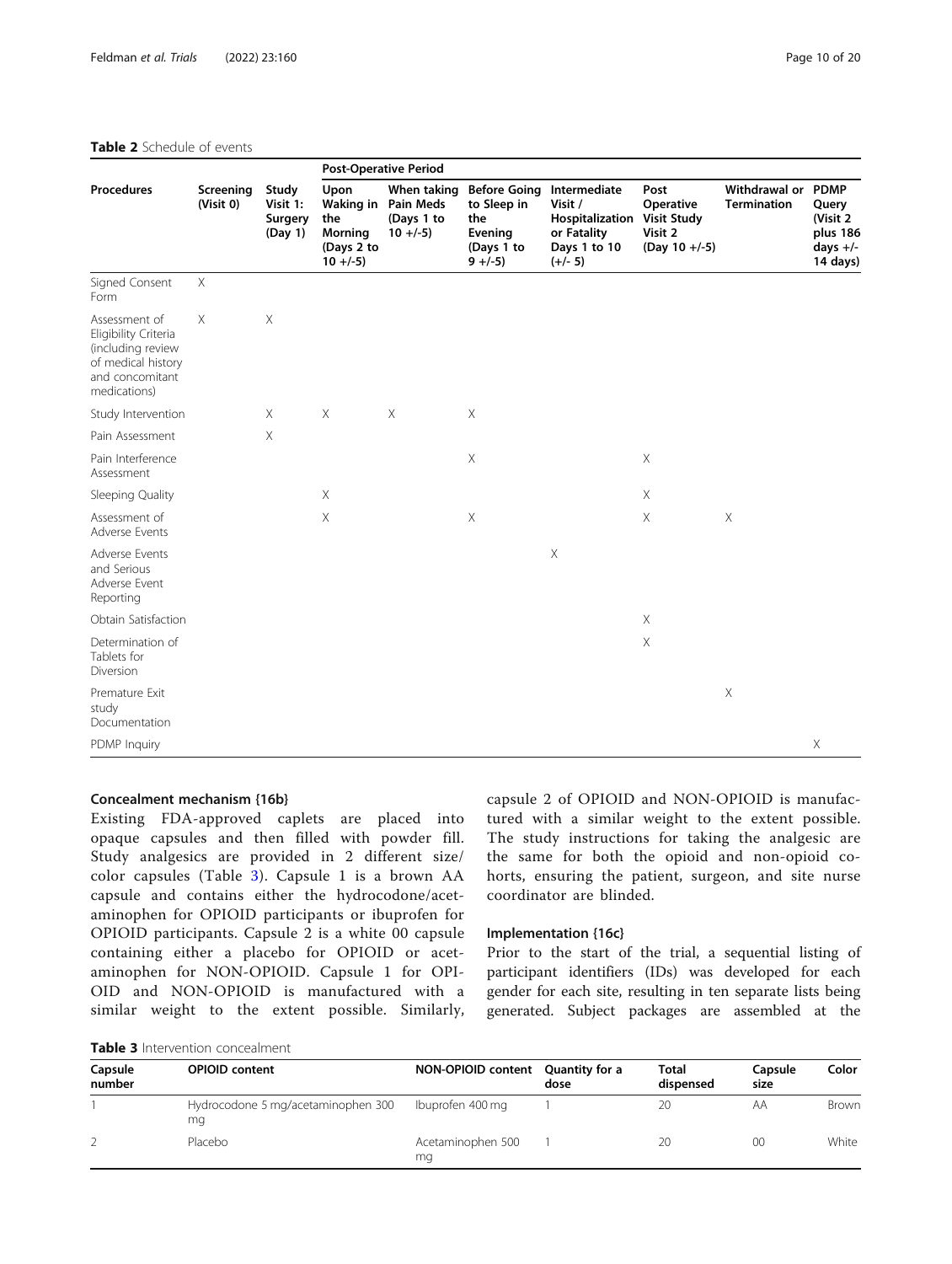Rutgers CPCC with study analgesic placed into electronic bottles. The electronic bottles contain labels with the subject ID and bottle ID; however, there is no marking on the bottle regarding subject group assignment. Research coordinators at each site distribute subject kits sequentially and are unaware of group assignment.

# Assignment of interventions: blinding

#### Who will be blinded {17a}

This is a double-blinded trial. Patients and all clinical site study personnel, including all personnel who interact with subjects, are blinded. Personnel who prepare subject material kits, data management personnel, and project statisticians are unblinded as they have access to group assignment.

#### Procedure for unblinding if needed {17b}

Unblinding is only to occur in the case of a medical emergency. If a medical emergency arises, clinical site personnel contact the Clinical Protocol Coordinating Chief who can perform the unblinding by looking up the subjects' group assignment in the REDCap group assignment project, which is only available to the DMSA and the CPCC staff.

#### Data collection and management

# Plans for assessment and collection of outcomes {18a}

All data for this study is being electronically collected via REDCap forms and surveys, electronic medication bottles, and activity monitors.

REDCap forms are being administered by study personnel using an iPad pro tablet. Data collected include eligibility criteria, demographics, and preoperative patient-reported data (i.e., pre-operative pain, pre-operative sleep ability, and pre-operative pain interference), surgical procedure data (i.e., Surgical Treatment Case Report, including teeth extraction, type of impaction, extraction difficulty, length of surgery, pharmaceuticals used), and post-operative patient-reported data (i.e., post-operative pain, postoperative sleep ability, post-operative pain interference, complications, overall satisfaction). All data collection instruments have been approved by the Rutgers University Institutional Review Board (IRB) and can be found in the electronic essential document binder for the OARS study. These forms are available upon request to the corresponding author.

REDCap surveys are used to capture subject eDiary entries. For these entries, a text message or e-mail is sent to a participant's cell phone in the morning and evening during the post-operative period with the link to the REDCap surveys. Participants click on the link to access the surveys and make their eDiary entries directly through their cell phones.

SMRxT electronic medication bottles by SMRxT Inc. record the date and time each capsule is removed from the bottle. This provides the number of capsules removed each day and ultimately the total number of capsules removed during the study period, enabling the determination of the number of capsules available for diversion at the end of the post-operative period.

ActiGraph wGT3X-BT by ActiGraph, LLC sleep/activity monitors record active calories, total sleep minutes, and deep sleep minutes.

# Plans to promote participant retention and complete follow-up {18b}

To minimize loss of study participants and/or incomplete data collection, the following activities take place:

- An electronic message is sent to the participant each morning and each evening with a link to the eDiary and a reminder to complete their eDiary entry.
- If the eDiary entry is not made within 2 h, an automatic text message reminder is sent up to two times.
- Research coordinators contact participants by phone to reinforce adherence to study protocol.

Participants receive a \$125 payment card (credit, debit, or gift card(s)) at the end of their post-operative visit for participating if they report for their post-operative visit, return all study materials (medication bottle with remaining tablets and activity tracker), and complete the pre-operative survey and the post-operative survey.

If a subject does not report for their post-operative visit, the research coordinators reach out to the subject in an attempt to complete the post-operative survey.

## Data management {19} REDCap

This study makes use of an instance of the REDCap (REDCap version 11.1.0 by Vanderbilt University) application operated and maintained by the Rutgers School of Dental Medicine, Office of Information Technology. This instance is directly integrated with Rutgers University's Identity Management system, responsible for the enforcing of password complexity requirements and provides a centralized mechanism for the revocation of user access to integrated systems.

Users' rights within REDCap are only assigned to REDCap projects, instruments, and records that are required for their role within the study. Further restrictions are put in place to ensure that study staff at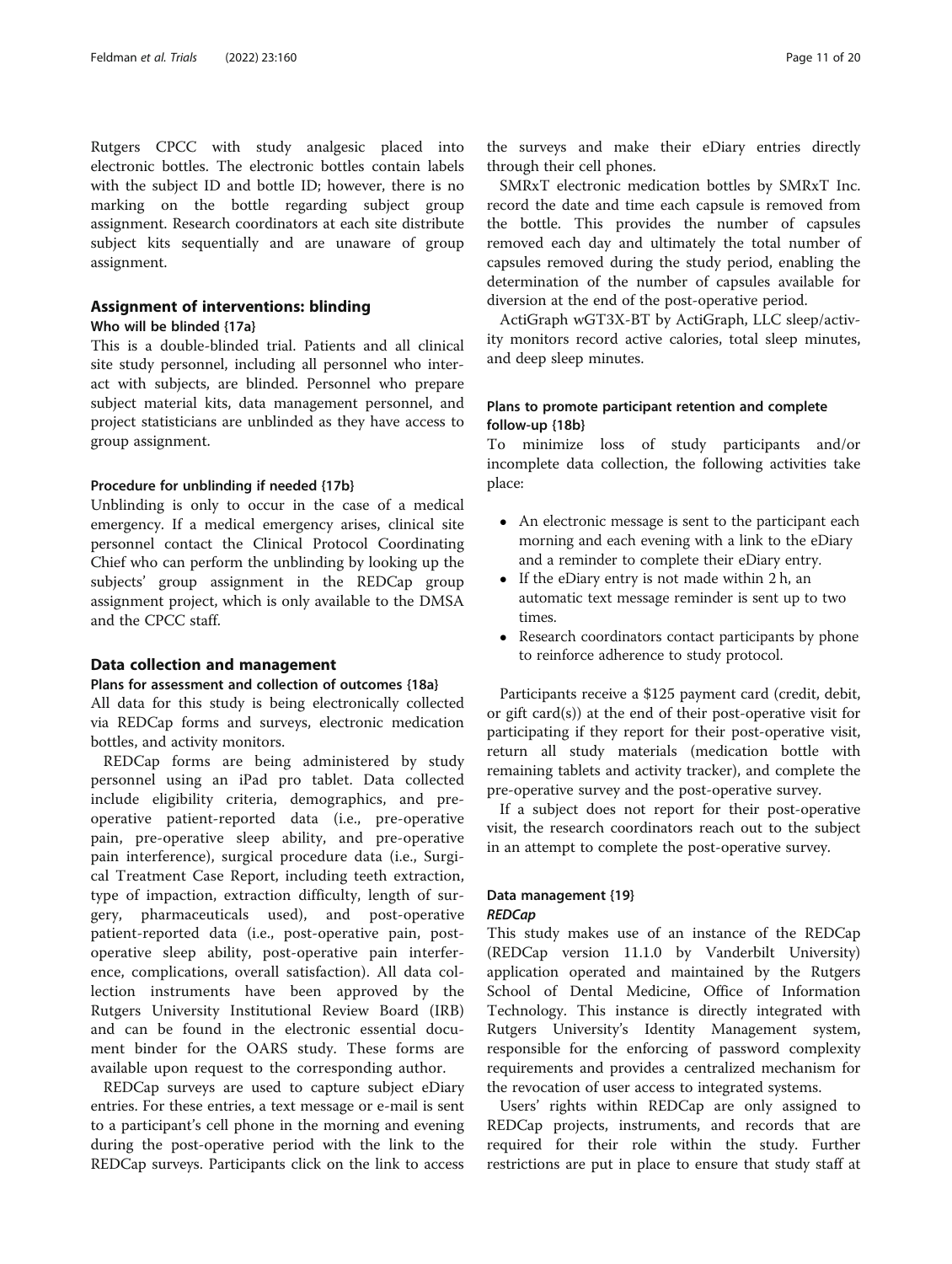each of the five sites are granted access to data collected only within that site.

REDCap provides built-in audit trail functionality which logs all user activity including, but not limited to, page views, exporting data, entering data, and viewing or modifying fields.

# SMRxT

Data collected via the SMRxT electronic pill bottles is stored on the SMRxT Nomi platform, transferred via cellular technology from the SMRxT bottle to Nomi. Nomi is directly integrated with REDCap enabling the download of SMRxT data.

#### **ActiGraph**

As part of the subject kit return to the CPCC process, the ActiGraph data is downloaded. Any issues with the download are identified. If the file does not successfully download, the ActiGraph is taken out of circulation and returned to the company for trouble shooting and data recovery.

#### Barcoding

Barcodes are used extensively throughout the study to label patient materials. Barcodes are generated at the Rutgers Core site using BarTender by Seagull Scientific. Patient materials are then scanned into REDCap using a barcode scanner attached to dedicated study workstations to reduce human error when entering unique identifiers such as serial numbers or patient IDs into those systems.

Prior to enrolling the first participant in the study, a disaster drill requiring system recover from a backup was successfully completed.

#### Data validation

Whenever possible, structured responses and validation rules have been programmed requiring study participants and research staff to enter valid responses only (i.e., check a yes or no box, select from a list of possible answers such as a Likert scale, date has the format of a date—mm/dd/yy and falls within a certain range). Branching logic in REDCap is used when respondents must provide answer to follow-up questions.

#### Stopping logic

The REDCap system has also been designed to not allow research personnel to proceed with enrolling participants unless the consent process has been completed properly, inclusion criteria have been met, and no exclusion criteria are present by blocking the research coordinator from entering the participant's mobile phone number or e-mail

address. This stopping logic is documented within the REDCap forms.

#### Calculation aids

In order to assist the research coordinators in determining whether visits are occurring in the allowable windows, the electronic data capture (EDC) system has been programmed to calculate the number of days between visit 0 and visit 1 and between visit 1 and visit 2. The EDC system has also been programmed to calculate the age of the participant, allowing the research coordinator to determine if the participant is at least 18 years old.

#### Confidentiality {27}

All identifying information (name, address, telephone numbers, date of birth) is stored in REDCap. Only authorized study staff who have the need to see this information have privileges to access the REDCap project. When staff leave the study, access privileges are removed. Each quarter, a review is done to verify that only active study staff have access privileges.

#### Deletion of identifying information

As per Rutgers University policy, once the trial is completed, all identifying information will only be stored for 6 years. After, identifying information will be deleted.

#### Database for public release

Only de-identified information will be released to the public upon request to the corresponding author.

# Plans for collection, laboratory evaluation, and storage of biological specimens for genetic or molecular analysis in this trial/future use {33}

A CLIA waived pregnancy test is performed as part of eligibility determination. There is no plan for collection, laboratory evaluation, and storage of any other biological specimens as part of this protocol.

## Statistical methods

# Statistical methods for primary and secondary outcomes {20a}

All statistical analyses will be performed on an intent-totreat basis. To account for the repeated measures design and the correlations within the study site, a generalized linear mixed model (GLMM) analysis [\[82](#page-19-0)], including mixed model and random effects logistic regression analyses, will be used to analyze the primary and secondary outcomes. In these analyses, participants and sites will be treated as random effects, where appropriate. For each test of an outcome, we define the statistical significance by  $p < 0.05$ . Bonferroni correction will be applied for multiple testing, where appropriate.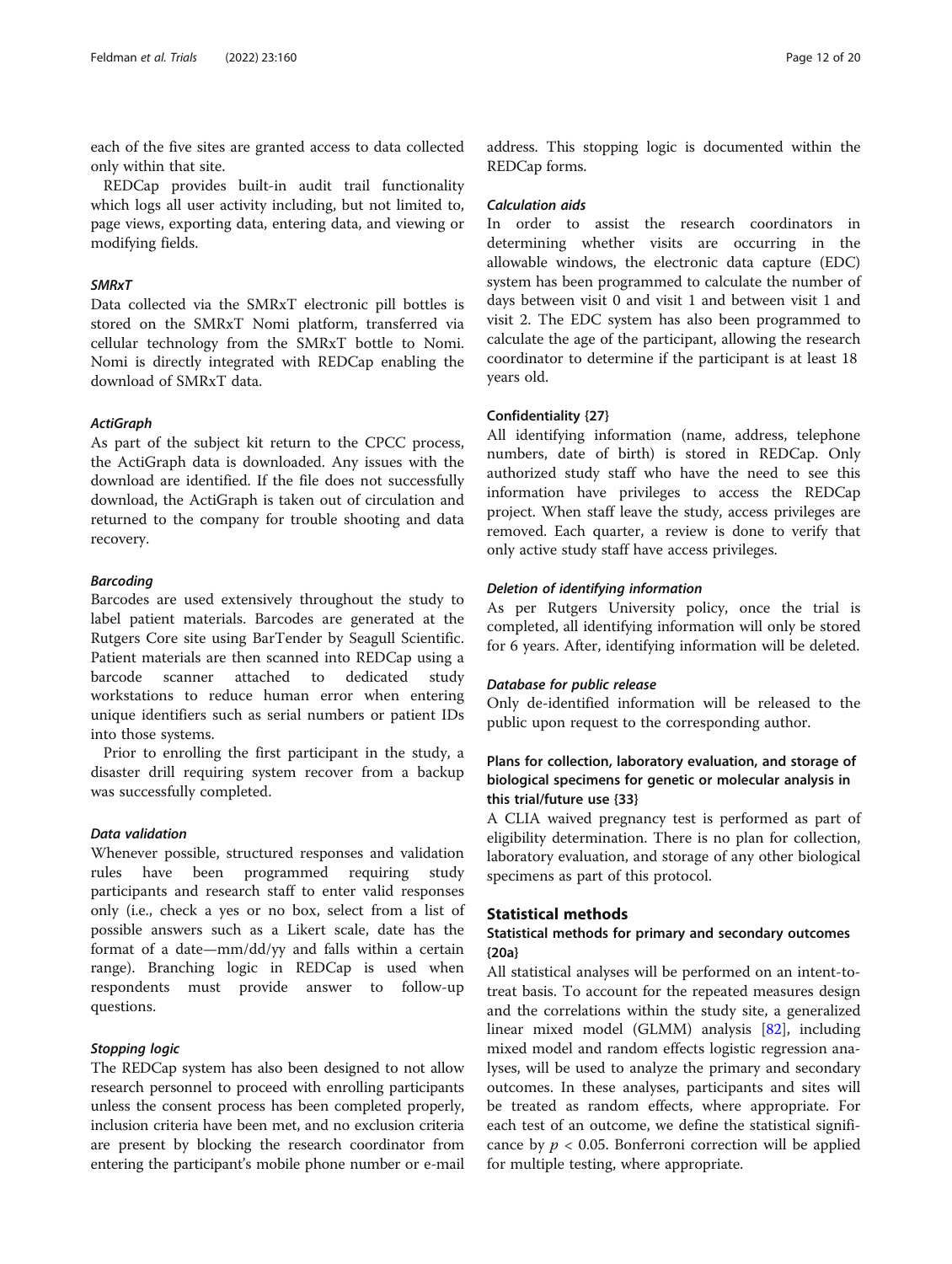## Aim 1—Pain experience and patient satisfaction

To test hypothesis 1a, a mixed model analysis will be used to model the pain intensity scores as a function of analgesic groups (non-opioid vs. opioid), day (day of treatment, day 1 and day 2 post-surgery, and last day of follow-up), and day  $\times$  analgesic group interactions as fixed effects. Participants and sites will be adjusted using nested random effects to account for the possibly stronger within-patient than within-site correlations in the data. Variables such as, but not limited to, age, gender, and treatment variation (e.g., type of anesthesia, administration of a post-surgical steroid, difficulty of surgery, time to complete surgery, etc.) will be controlled as covariates in the statistical model. Numbers of analgesic pills and duration between the first and last doses taken during the day will also be controlled as time-dependent covariates in the statistical model as sensitivity analysis. Mean differences in pain intensity scores between NON-OPIOID and OPIOID groups ( $\mu_{\text{NonOpiod,day}} - \mu_{\text{Opiod,day}}$ ) on the day of treatment, averages from the day of treatment to each of the next 2 days, and the last day of follow-up will be compared using linear contrasts. To test the non-inferiority of the non-opioid analgesics  $H_0$ :  $(\mu_{\text{NonOpoid,day}} - \mu_{\text{Oploid,day}}) \ge d$  vs. H<sub>1</sub>:  $(\mu_{\text{NonOpoid,day}} \mu_{\text{Opioid,day}}$  < d, we chose a small and clinically nonsignificant difference  $d = 1.0$  as the non-inferiority margin [\[79](#page-19-0), [80,](#page-19-0) [83](#page-19-0), [84](#page-19-0)]. The non-inferiority will be assessed using the one-sided 99.375% [\[85](#page-19-0)] or two-sided 98.75% (after Bonferroni correction for 4 tests of pain experience) confidence interval (CI) of  $\mu_{\text{NonOpoid,day}} - \mu_{\text{Oploid}}$ .  $_{\text{dav}}$ . If this CI completely lies below d, we then conclude the non-inferiority of the non-opioid analgesics; if it completely lies below 0, we then conclude the (statistical) superiority of the non-opioid analgesics at the 1.25% level (two-sided) [\[85](#page-19-0), [86](#page-19-0)]. Summary statistics of numbers of pills per day that participants have taken during the entire period from the day of treatment until post-op will also be reported.

As a secondary outcome, percent of participants removed from the study due to the need for a rescue medication will be compared between NON-OPIOID and OPIOID groups using the random effects logistic regression analysis, with the study site as the random effect.

To test hypothesis 1b, we will calculate the proportion of each satisfaction category (e.g., extremely satisfied, satisfied, dissatisfied, and extremely dissatisfied) and apply the chi-square test to compare between NONOPIOID vs. OPIOID. Generalized logistic regression analysis will be used to compare the distribution of satisfaction between NON-OPIOID vs. OPIOID, controlling for covariates. Patient satisfaction is a one-time measurement (asked on the day of post-op visit). Only the study site will be adjusted as a random effect in the generalized logistic regression analysis.

# Aim 2—Adverse effects, daily function and sleep quality, and opioid-seeking behavior

Adverse events The rate of the occurrence of adverse events will be compared using the random effects Poisson model with the total number of adverse event occurrences from each patient as the dependent variable and the analgesic group (NON-OPIOID vs. OPIOID) as the independent variable (fixed effects). If patient followup time varies, we will include the person days as an offset term. Covariates such as, but not limited to, age, gender, and treatment variation, etc., will be controlled in the statistical models as fixed effects. The same analyses will be repeated to compare the rate for each adverse event.

Percent of participants having to leave the study due to adverse events will also be compared using random effects logistic regression analysis as a secondary outcome. Site will be adjusted as a random effect in the statistical models.

Daily function and sleep quality Mean normal-dailyfunction and sleep quality ratings will be compared between NON-OPIOID vs. OPIOID using mixed model analysis.

Future opioid-seeking behavior We hypothesize that participants receiving opioid prescriptions to help manage acute pain are more likely to receive at least one additional opioid prescription within 6 months. This outcome will be measured through a PDMP check at the 6-month point. Summary statistics and random effects logistic regression analysis will be used to compare the percent of participants filling opioid prescriptions (yes/ no) within 6 months post-surgery between OPIOID and NON-OPIOID groups.

Drug diversion We anticipate that participants receiving 5 days of opioid-containing analgesics will have capsules remaining after their acute pain episode has been resolved. Descriptive statistics will be calculated and percent of participants who have capsules remaining and the number of capsules remaining will be reported.

#### Aim 3—Clinical protocol/decision support tool

To address aim 3, we will develop an optimal [[87](#page-19-0)–[89](#page-19-0)] rule (model), as a function of patient characteristics, to recommend which analgesic to prescribe to maximize a patient's overall satisfaction. Specifically, our sample will be divided into a training set and a testing set at 1:1 ratio. We will develop the optimal rule [[88](#page-19-0), [89\]](#page-19-0) in the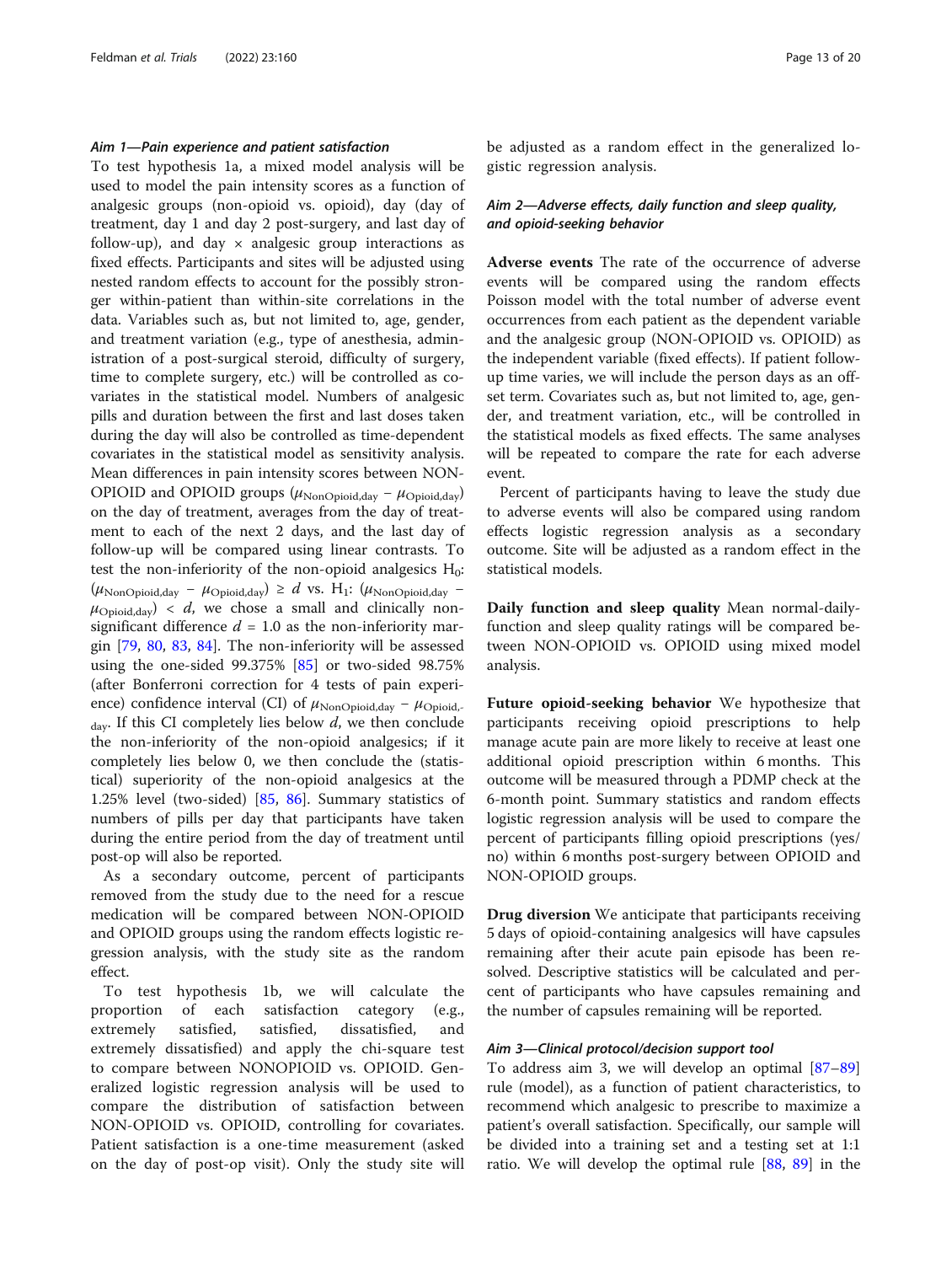training set and validate it in the testing set, using the methods of Xu et al. [\[87](#page-19-0)].

#### Interim analyses {21b}

Other than reviewing and summarizing adverse and serious adverse events, there are no plans for interim analyses.

# Methods for additional analyses (e.g., subgroup analyses) {20b}

#### Heterogeneity and subgroup analyses

To address the possible heterogeneity in pain management and side events in men and women due to sex differences and differences in pain tolerance, we will perform subgroup analysis in men and women separately to ensure the hypothesized differences between the analgesic groups still remain. All the statistical analyses described above will be repeated for men and women respectively as subgroup analyses.

#### Sensitivity analyses—site effect

To assess if the differences in NON-OPIOID and OPI-OID vary by study site, we will perform sensitivity analysis by either adding interaction terms with site (i.e., site  $\times$  analgesic groups, site  $\times$  day, and site  $\times$  day  $\times$  analgesic groups) to the statistical models or using stratified analysis (stratified by site).

# Methods in analysis to handle protocol non-adherence and any statistical methods to handle missing data {20c}

To assess the impact of missing data when we compare the outcomes between OPIOID and NON-OPIOID, sensitivity analyses assuming not missing-at-random (nMAR) and/or a mix of nMAR and missing-at-random (MAR) will be performed using multiple imputation procedures [\[90](#page-19-0)–[92\]](#page-19-0) to provide a spectrum of possible treatment effect between OPIOID and NON-OPIOID, helpful for describing plausible treatment effects, in the presence of missing data. We will also explore methods to model the missingness mechanism and apply the methods of selection models [[93\]](#page-19-0) or use the patternmixture models such as the control-based pattern imputation approach, or the tipping-point approach to handle missing data [\[81,](#page-19-0) [94](#page-19-0)–[96\]](#page-19-0).

# Plans to give access to the full protocol, participant-level data, and statistical code {31c}

The full protocol and de-identified participant-level data will be available to the public via a written request to the principal investigator.

## Oversight and monitoring

# Composition of the coordinating center and trial steering committee {5d}

Figure [3](#page-14-0) contains the organizational chart for the OARS study. There are two coordinating centers. The first, appearing in blue, is the CPCC. This core is responsible for maintaining the protocol, manual of procedures, investigational product (IP), and all materials associated with the trial. In addition, the core is responsible for receiving subject kit orders from the clinical sites, processing the orders which includes assembling the subject kits, receiving all used subject kits from clinical sites, and destroying all materials including leftover investigational product.

The DMSA, which appears in red, is responsible for REDCap project development and upgrades; developing and regular reporting of trial quality metrics including enrolment and retention; randomization of subjects into the OPIOID or NON-OPIOID group; preparing quality management reports for the study team, the Data Safety Monitoring Board (DSMB), the FDA, and the sponsor; locking the database at the end of the trial; and completion of all statistical analyses.

There are two committees overseeing trial implementation. The first, the Executive Committee, is made up of the principal investigator (PI) and the 3 chiefs—the CPCC chief, the DMSC chief, and the chief pharmacologist. The Executive Committee is responsible for overall project management and meets in conjunction with the Steering Committee. Should an emergency meeting be required due to a halting rule being reached or a serious adverse even occurring likely due to IP, the Steering Committee would review the vents to determine the appropriate action. In addition, the Steering Committee is responsible for approving all plans for manuscript submissions.

The Steering Committee consists of all Executive Committee members along with the site directors. The Steering Committee is responsible for the implementation of the protocol at each of the clinical sites. The Steering Committee meets monthly to review the study's quality metrics, review any adverse events, serious adverse events, protocol deviations, and unanticipated problems. In addition, any changes to the protocol, manual of procedures, clinical quality management plan, or data quality plan are discussed. IT staff and research coordinators routinely attend the Steering Committee Meetings.

# Composition of the data monitoring committee, its role, and reporting structure {21a}

There are two data monitoring committees which provide trial oversight in addition to oversight reporting to the FDA.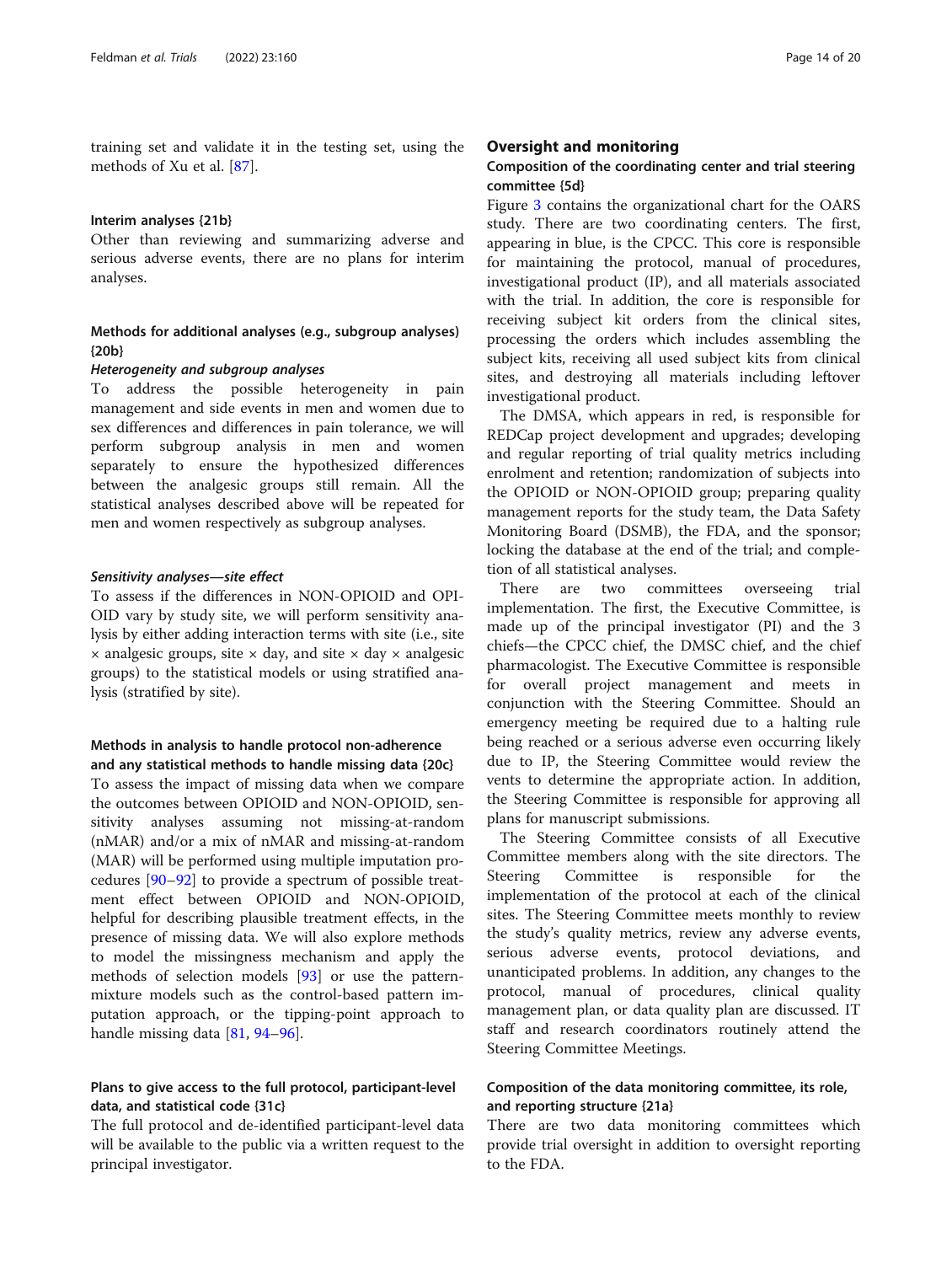<span id="page-14-0"></span>

NIH-NIDCR has appointed a clinical monitor who is responsible for conducting regular audits. The clinical monitor performs both blinded and unblinded monitoring visits and is responsible for ensuring the protection of human subjects and the integrity of the research data, along with adherence to the study protocol. Blinded monitoring visits focus on the informed consent process and consent records, complete study participant records, event reporting, training of blinded study staff, and maintenance of the projects' essential documents including IRB records, the protocol, and the manual of procedures. Unblinded monitoring visits focus on investigational product, maintenance of blinding, training of unblinded study staff, and delegation of duties for unblinded staff. Reports are generated from each monitoring visit and shared with the sponsor and the DSMB.

The DSMB is responsible for ensuring study participant safety. The frequency of reviews is dependent upon the risk to the subjects. The DSMB consists of 5 members who are biostatistical, clinical decision support, treatment of addictive disorders, clinical dental pharmacology, and oral and maxillofacial surgery experts. The DSMB reviews recruitment and retention and adverse events. The DSMB periodically reviews accumulated study data for participant safety, study conduct, and progress and, if required, makes recommendations concerning the continuation, modification, or termination of the trial.

# Adverse event reporting and harms {22}

As there are known side effects for all analgesics, subjects may experience adverse effects that are expected side effects, and these are not reported as safety events. All unexpected or serious adverse events are reported however. Safety data are collected through a compilation of adverse events (AEs) captured through daily eDiaries, communication between study team and participant, any event that results in an intermediate clinic visit or hospitalization, or fatality. Safety events associated with interim visits, hospitalizations, and fatalities are reviewed each month at the Steering Committee meeting and are summarized as part of the quarterly Data Quality Management and biannual DSMB reports. Adverse events that result in a hospitalization or fatality are contemporaneously reported to the IRB and the subject sponsor and only serious adverse events related to the study product are contemporaneously reported to the FDA.

# Frequency and plans for auditing trial conduct {23}

In addition to the NIH-NIDCR-appointed monitor and DSMB, the OARS study team performs weekly reviews of all subject records completed that week and performs a quarterly quality management review. This review enables deficiencies to be identified promptly with queries sent to the appropriate site personnel to address identified deficiencies.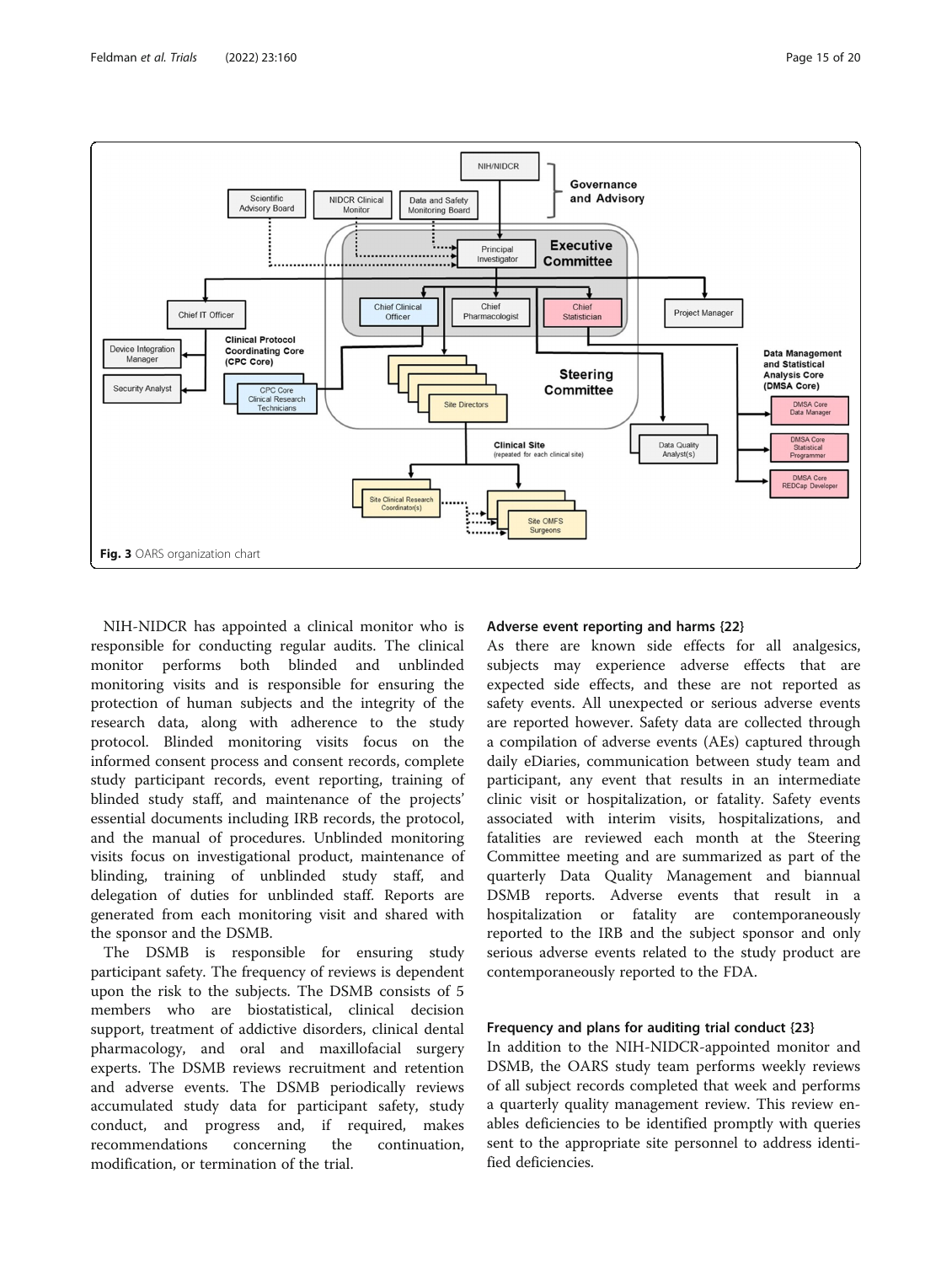A quarterly management review is conducted by the PI, CPCC Chief, and DSMB Chief. During these reviews, 10% of completed records are randomly selected and reviewed for deficiencies. All adverse events, serious adverse events, protocol deviations, and unanticipated problems are reviewed along with the outcome of recommendations developed from the previous review. Adherence to the protocol and manual of procedures is checked along with the maintenance of all study essential documents.

# Plans for communicating important protocol amendments to relevant parties (e.g., trial participants, ethical committees) {25}

All protocol amendments are approved by the Rutgers IRB prior to implementation. Changes are communicated to study staff and the sponsor via a numbered memorandum and reviewed at monthly study staff meetings. The current protocol version along with archived versions of the protocol are maintained in the essential documents electronic binder which is available for review by study staff, monitors, and sponsor. Dissemination plans {31a}

This study complies with all applicable NIH Data Sharing Policies [[97\]](#page-19-0).

# Dissemination at scientific meetings

Presentations at scientific meetings will be delivered to assist in dissemination of results as soon as possible when final results pertaining to the primary variables are available. Meetings at which presentations will be made include, but will not be limited to, the American and International Association of Dental Research (AADR and IADR), the American Dental Association (ADA), and the International Association for the Study of Pain (IASP) and addiction meetings. NIH grant support will be acknowledged during all presentations.

#### Publication and authorship policies

Findings will be published in peer-reviewed journals. Journals selected will be indexed in PubMed. ICMJE guidelines will be adopted and followed in determining authorship. Accepted manuscripts will be submitted to PubMed Central as per NIH policy. Final versions of the peer-reviewed manuscripts will be made available to the public, generally within 3 months but no later than 12 months after the official date of publication. NIH grant support will be acknowledged in all publications.

#### NIH Public Access Policy

The NIH [Public Access Policy](https://publicaccess.nih.gov/index.htm) requires scientists to submit final peer-reviewed journal manuscripts that arise from NIH funds to [PubMed Central](https://www.ncbi.nlm.nih.gov/pmc/) immediately upon acceptance for publication. This ensures that the public has access to the published results of NIH-funded research.

### **Discussion**

Dentists often prescribe opioids to their patients to manage acute post-surgical pain, with hydrocodone/ acetaminophen being the most commonly prescribed opioid combination. With millions of opioid prescriptions written each year and increasing evidence that adolescents taking opioids are at increased risk of addiction as adults, it is vitally important to develop the best evidence for managing acute post-surgical pain.

Of note is the pragmatic nature of this trial (Table 4). First, unlike most pain studies which follow patients for only a limited number of hours post-surgery, our participants are followed for the normal post-operative period of 1 to 2 weeks covering the entire acute pain episode. Second, randomization is performed within each site, stratified by gender to ensure that results apply equally to men and women with subgroup analysis to be performed. Third, other than the first dose which is required enabling patients to "get ahead of the pain," we propose using medication the way it is prescribed in clinical practice today. Lastly, our primary study outcome is pain experience and satisfaction with managing pain rather than complete pain relief (total elimination of pain after the pain has risen to a critical level).

Table 4 Novel pragmatic aspects of this trial

| <b>Clinical situation</b>                                                                                                                                                                  | Intervention                                                                                                                                                                                                                       | Outcomes (important to providers<br>and patients)                                                                                                                                                                                                                                                                                                         |
|--------------------------------------------------------------------------------------------------------------------------------------------------------------------------------------------|------------------------------------------------------------------------------------------------------------------------------------------------------------------------------------------------------------------------------------|-----------------------------------------------------------------------------------------------------------------------------------------------------------------------------------------------------------------------------------------------------------------------------------------------------------------------------------------------------------|
| • Examines gender differences<br>• Allows for extraction of any number of<br>3rd molars during the surgical visit<br>• Can use any type of anesthesia<br>· Can use post-operative steroids | • Uses medication protocols which can be followed with<br>existing over-the-counter and prescription formularies<br>• Follows decreased FDA-recommended doses for<br>acetaminophen<br>• Allows patients to "get ahead of the pain" | • Follows patients over entire post-<br>operative period (10 days $\pm$ 5 days)<br>· Primary outcome is pain experience<br>rather than pain relief<br>• Assesses ability to sleep and perform<br>daily activities<br>• Tracks adverse effects<br>• Explores left-over medication which<br>can be diverted<br>· Explores future opioid-seeking<br>behavior |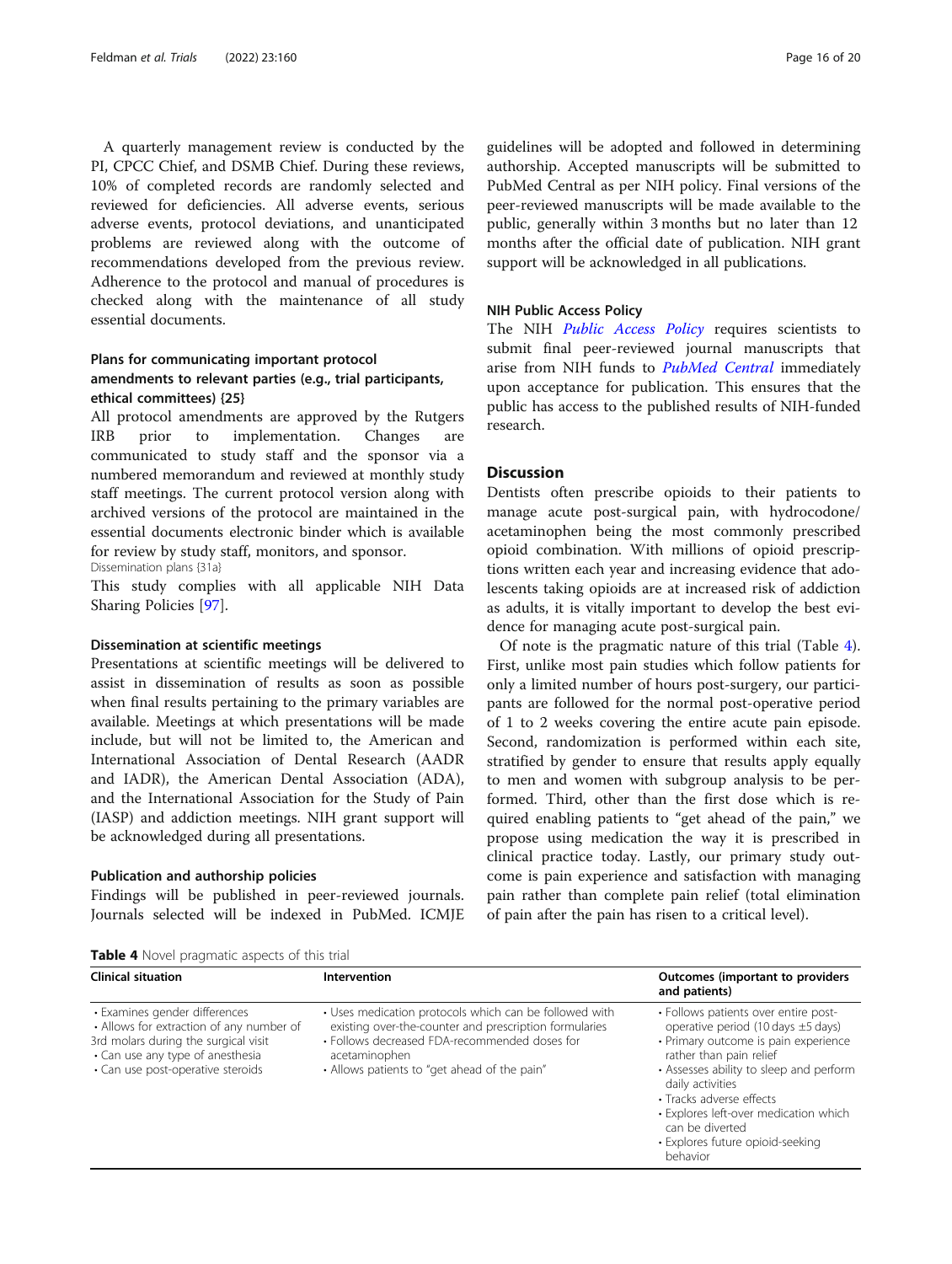<span id="page-16-0"></span>Dental providers are uniquely positioned to take a leadership role in mitigating the national opioid crisis by reducing the number of opioids prescribed to manage acute pain following common dental procedures [\[98](#page-19-0)]. This clinical trial will provide key information to impact their prescribing habits.

# Trial status

The OARS trial was activated by the National Institutes of Health on December 29, 2020. The first subject was enrolled on January 7, 2021. It is expected recruitment will be completed by December 2023. The current protocol is version 5.0 dated July 30, 2021.

#### **Abbreviations**

AADR: American Association for Dental Research; AE: Adverse event; BPI: Brief Pain Inventory; CPCC: Clinical Protocol Coordinating CORE; CI: Confidence interval; DMSA: Data Management Statistical Analysis Core; DSMB: Data and Safety Management Board; EDC: Electronic data capture; FDA: Food and Drug Administration; GLMM: Generalized linear mixed model; IADR: International Association for Dental Research; IASP: International Association for the Study of Pain; ICMJE: International Committee of Medical Journal Editors; ID: Identifier; IP: Investigational product; IRB: Institutional Review Board; MAR: Missing-at-random; mg: Milligram; MME: Morphine milligram equivalent; NIDCR: National Institute for Dental and Craniofacial Research; NIH: National Institute of Health; nMAR: Not missing-at-random; NON-OPIOID: 400 mg ibuprofen/500 mg acetaminophen; NRS: Numeric Rating Scale; OARS: Opioid Analgesic Reduction Study; OPIOID: 5 mg hydrocodone/300 mg acetaminophen; PDMP: Prescription Database Monitoring Program; PI: Principal investigator; PROMIS Short 6b: Patient-Reported Outcomes Measurement Information System Adult Short Form v1.0 – Pain Interference 6b; PSQ-3: Pain and Sleep Questionnaire 3 Item Index; PTSS: Pain Treatment Satisfaction Scale; SD: Standard deviation; SDMC: Statistical and Data Management Core; SMS: Short message service; SPIRIT: Standard Protocol Items: Recommendations for Interventional Trials; USA: United States of America

#### Acknowledgements

The authors would like to thank Dr. Julie Chapman-Green for all her assistance in project management and Erin Bauzyk, Travis Gant, and Yosmery Garcia for all their advice and recommendations in developing study procedures.

#### Authors' contributions {31b}

CAF is the principal investigator. She conceived the study, led the protocol development, and is the principal writer of this manuscript. JFY Is the chief of the clinical protocol coordinating core. She assisted in the protocol development and is the principal author of the Manual of Procedures. She assisted in the writing of this manuscript. SEL Is the chief of the statistical and data management core. She performed the sample size analysis and designed the statistical analysis plan. She was involved with manuscript review and refinement. PJD Is the chief of pharmacology. He contributed to the study design, assisted in the protocol development, reviewed the Manual of Procedures, and participated in manuscript review and refinement. MM, HM, GW, BW, VZ are a clinical site director. He assisted in contributing to the study design and protocol refinement and participated in manuscript review and refinement. DF Is a scientific advisor. He contributed to the study design, assisted in the protocol refinement, and participated in manuscript review and refinement. All authors read and approved the final manuscript.

#### Funding {4}

Research reported in this manuscript is supported by the National Institute of Dental and Craniofacial of the National Institutes of Health awards under award numbers UG3DE028860 and UH3DE028860. The content is solely the responsibility of the authors and does not necessarily represent the official views of the National Institutes of Health.

#### Availability of data and materials {29}

This study complies with all applicable NIH Data Sharing Policies [[97\]](#page-19-0). NIH Policy on the Dissemination of NIH-Funded Clinical Trial Information: The study is a clinical trial and complies with the NIH policy that establishes the expectation that all investigators conducting clinical trials funded in whole or in part by the NIH ensure that these trials are registered at [ClinicalTrials.](http://clinicaltrials.gov) [gov](http://clinicaltrials.gov) and that results of these trials are submitted to [ClinicalTrials.gov](http://clinicaltrials.gov). This clinical trial was registered on the [ClincialTrials.gov](http://clincialtrials.gov) by Cecile A. Feldman, DMD, the study principal investigator, no later than 21 days after enrollment of the first subject. Data to be posted at the time of initial registration include descriptive information, recruitment information, location and contact information, and administrative information. Final results will be posted no later than 12 months after the trial's primary completion date and will include the participant flow, demographic and baseline characteristics, outcomes and statistical analyses, adverse events, protocol, statistical analysis plan, and administrative information.

The PI will share the individual non-identified subject data no later than the acceptance for the publication's main findings from the final data analysis or 18 months after completion of the study, whichever is earlier. As NIDCR does not have a data repository at the initiation of this study, data will be posted on the Rutgers designated clinical trials data warehouse. (If NIDCR has a clinical trial data repository at the time of study, completion, data will be posted on the NIDCR data repository.) Data to be posted will include the study protocol, reference to study publication of primary outcome variable, the data set in both SAS and ASCII formats, data dictionary, and study-specific de-identification notes.

Upon written request to the PI, survey instruments or other materials developed for use during the clinical trial will be made electronically available to other researchers.

Public use datasets will be available at least 18 months after study completion. The Data Management and Statistical Core Chief will be responsible for developing the detailed public dataset documentation by the end of UH3 year 2. Included will be a description of the data format, the data elements, and the data dictionary. Public use datasets will be available upon request.

## **Declarations**

#### Ethics approval and consent to participate {24}

Rutgers University Institutional Review Board DHHS Federal Wide Assurance Identifier FWA00003913 approved Study ID PRO2020002299. Written, informed consent to participate is obtained from all participants.

#### Consent for publication {32}

Not applicable

#### Competing interests {28}

The authors declare that they have no competing interests.

#### Author details

<sup>1</sup>School of Dental Medicine, Rutgers University, 110 Bergen Street, Newark NJ 07103, USA. <sup>2</sup>School of Public Health, Rutgers University, 683 Hoes Lane, Piscataway, NJ 08854, USA. <sup>3</sup> Eastman Institute for Oral Health, University of Rochester, 625 Elmwood Ave, Rochester, NY 14620, USA. <sup>4</sup>College of Dentistry, University of Illinois, 801 S Paulina St, Room 110 (MC 835), Chicago, IL 60612, USA. <sup>5</sup>School of Dentistry, University of Maryland, 650 W Baltimore St, Room 1209, Baltimore, MD 2120, USA. <sup>6</sup>School of Dentistry, University of Michigan, 1515 E. Hospital Drive, Ann Arbor, MI 48109, USA.

#### Received: 19 September 2021 Accepted: 29 January 2022 Published online: 17 February 2022

#### References

- 1. Stephenson J. Drug overdose deaths head toward record number in 2020, CDC Warns. JAMA Health Forum. 2020;1(10):e201318. [https://doi.org/10.1](https://doi.org/10.1001/jamahealthforum.2020.1318) [001/jamahealthforum.2020.1318.](https://doi.org/10.1001/jamahealthforum.2020.1318)
- 2. Centers for Disease Control and Prevention. CDC Injury Center Drug Overdose – Drug overdose deaths. [https://www.cdc.gov/drugoverdose/dea](https://www.cdc.gov/drugoverdose/deaths/index.html) [ths/index.html.](https://www.cdc.gov/drugoverdose/deaths/index.html) Accessed 16 Dec 2021. Page was last reviewed on March 1, 2021 by the CDC.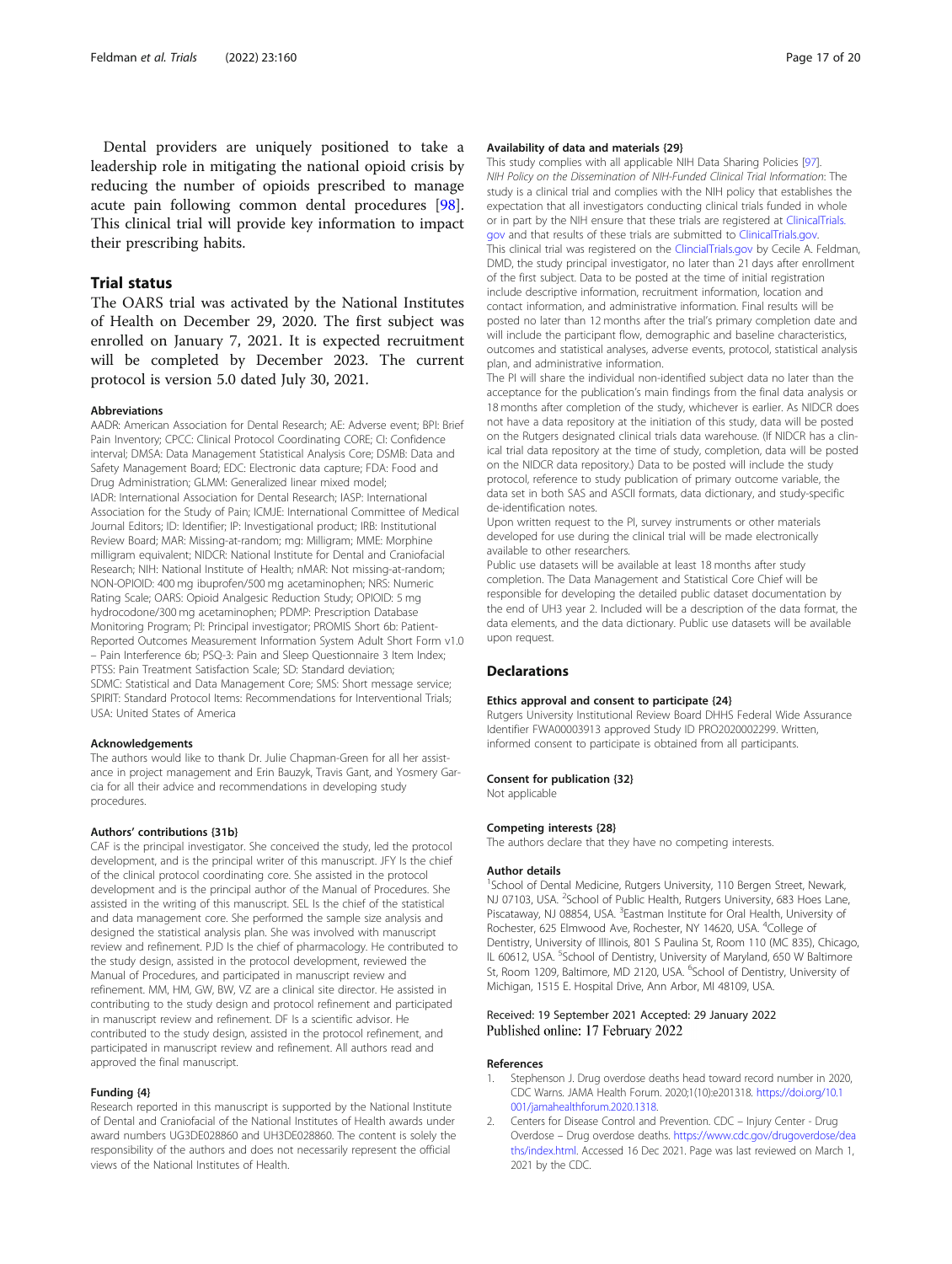- <span id="page-17-0"></span>3. Centers for Disease Control and Prevention. CDC – Injury Center - Opioids – Opioid basics - understanding the epidemic. [https://www.cdc.gov/opioids/](https://www.cdc.gov/opioids/basics/epidemic.html) [basics/epidemic.html.](https://www.cdc.gov/opioids/basics/epidemic.html) Accessed 16 Dec 2021. March 17, 2021 (Last reviewed Date).
- 4. Friedman J, Akre S. COVID-19 and the drug overdose crisis: uncovering the deadliest months in the United States, January–July 2020. Am J Public Health. 2021;111(7):1284–91. <https://doi.org/10.2105/AJPH.2021.306256> Epub 2021 Apr 15. PMID: [33856885.](https://www.ncbi.nlm.nih.gov/pubmed/33856885)
- 5. Centers for Disease Control and Prevention. CDC Injury Center Drug Overdose – Drug overdose deaths – Prescription opioids - overview accessed December 16, 2021. [https://www.cdc.gov/drugoverdose/deaths/](https://www.cdc.gov/drugoverdose/deaths/prescription/overview.html) [prescription/overview.html](https://www.cdc.gov/drugoverdose/deaths/prescription/overview.html)
- 6. McCauley JL, Leite RS, Melvin CL, Fillingim RB, Brady KT. Dental opioid prescribing practices and risk mitigation strategy implementation: identification of potential targets for provider-level intervention. Subst Abus. 2016;37(1):9–14. <https://doi.org/10.1080/08897077.2015.1127870> PubMed PMID: 26675303; PMCID: PMC4816206. Epub 2015/12/18.
- 7. Bicket MC, Long JJ, Pronovost PJ, Alexander GC, Wu CL. Prescription opioid analgesics commonly unused after surgery: a systematic review. JAMA Surg. 2017;152(11):1066–71. <https://doi.org/10.1001/jamasurg.2017.0831> PubMed PMID: 28768328; PMCID: PMC5701659. Epub 2017/08/03.
- Denisco RC, Kenna GA, O'Neil MG, Kulich RJ, Moore PA, Kane WT, et al. Prevention of prescription opioid abuse: the role of the dentist. J Am Dent Assoc. 2011;142(7):800–10 Epub 2011/07/02. PubMed PMID: [2171](https://www.ncbi.nlm.nih.gov/pubmed/21719802) [9802.](https://www.ncbi.nlm.nih.gov/pubmed/21719802)
- 9. Miech R, Johnston L, O'Malley PM, Keyes KM, Heard K. Prescription opioids in adolescence and future opioid misuse. Pediatrics. 2015;136(5):e1169–77. <https://doi.org/10.1542/peds.2015-1364> PubMed PMID: 26504126; PMCID: PMC4834210. Epub 2015/10/28.
- 10. Rudd RA, Seth P, David F, Scholl L. Increases in drug and opioid-involved overdose deaths - United States, 2010-2015. MMWR Morb Mortal Wkly Rep. 2016;65(5051):1445–52. <https://doi.org/10.15585/mmwr.mm655051e1> PubMed PMID: [28033313](https://www.ncbi.nlm.nih.gov/pubmed/28033313). Epub 2016/12/30.
- 11. Baker JA, Avorn J, Levin R, Bateman BT. Opioid prescribing after surgical extraction of teeth in Medicaid patients, 2000-2010. JAMA. 2016;315(15): 1653–4. <https://doi.org/10.1001/jama.2015.19058> PubMed PMID: 26978601; PMCID: PMC5297370. Epub 2016/03/16.
- 12. Rigoni GC. Drug utilization for immediate- and modified release opioids in the U.S. Division of Surveillance, Research & Communication Support, Office of Drug Safety, Food and Drug Administration, Silver Spring: MD. 2003 Accessed December 17, 2021. Available from: [https://wayback.archive-it.org/](https://wayback.archive-it.org/7993/20170404072744/https://www.fda.gov/ohrms/dockets/ac/03/slides/3978s1.htm) [7993/20170404072744/https://www.fda.gov/ohrms/dockets/ac/03/slides/3](https://wayback.archive-it.org/7993/20170404072744/https://www.fda.gov/ohrms/dockets/ac/03/slides/3978s1.htm) [978s1.htm](https://wayback.archive-it.org/7993/20170404072744/https://www.fda.gov/ohrms/dockets/ac/03/slides/3978s1.htm)
- 13. Levy B, Paulozzi L, Mack KA, Jones CM. Trends in opioid analgesicprescribing rates by specialty, U.S., 2007-2012. Am J Prev Med. 2015;49(3): 409–13. <https://doi.org/10.1016/j.amepre.2015.02.020> PubMed PMID: 25896191; PMCID: PMC6034509. Epub 2015/04/22.
- 14. McCauley JL, Hyer JM, Ramakrishnan VR, Leite R, Melvin CL, Fillingim RB, et al. Dental opioid prescribing and multiple opioid prescriptions among dental patients: administrative data from the South Carolina prescription drug monitoring program. J Am Dent Assoc. 2016;147(7):537–44. [https://doi.](https://doi.org/10.1016/j.adaj.2016.02.017) [org/10.1016/j.adaj.2016.02.017](https://doi.org/10.1016/j.adaj.2016.02.017) PubMed PMID: 27055600; PMCID: PMC4925262. Epub 2016/04/09.
- 15. Gabay M. Prescription drug monitoring programs. Hosp Pharm. 2015;50(4): 277–8. <https://doi.org/10.1310/hpj5004-277> PubMed PMID: 26445918; PMCI D: PMC4589875. Epub 2015/10/09.
- 16. Manchikanti L, Helm S 2nd, Fellows B, Janata JW, Pampati V, Grider JS, et al. Opioid epidemic in the United States. Pain Physician. 2012;15(3 Suppl):ES9– 38. Epub 2012/07/20. PubMed PMID: [22786464.](https://www.ncbi.nlm.nih.gov/pubmed/22786464) [https://doi.org/10.36076/](https://doi.org/10.36076/ppj.2012/15/ES9) [ppj.2012/15/ES9](https://doi.org/10.36076/ppj.2012/15/ES9).
- 17. Hyllested M, Jones S, Pedersen JL, Kehlet H. Comparative effect of paracetamol, NSAIDs or their combination in postoperative pain management: a qualitative review. Br J Anaesth. 2002;88(2):199–214 Epub 2002/03/07. PubMed PMID: [11878654.](https://www.ncbi.nlm.nih.gov/pubmed/11878654)
- 18. Barkin RL. Acetaminophen, aspirin, or ibuprofen in combination analgesic products. Am J Ther. 2001;8(6):433–42. Epub 2001/11/13. PubMed PMID: [11](https://www.ncbi.nlm.nih.gov/pubmed/11704782) [704782](https://www.ncbi.nlm.nih.gov/pubmed/11704782). [https://doi.org/10.1097/00045391-200111000-00008.](https://doi.org/10.1097/00045391-200111000-00008)
- 19. Singla A, Sloan P. Pharmacokinetic evaluation of hydrocodone/ acetaminophen for pain management. J Opioid Manag. 2013;9(1):71–80. <https://doi.org/10.5055/jom.2013.0149> PubMed PMID: [23709306.](https://www.ncbi.nlm.nih.gov/pubmed/23709306) Epub 2013/ 05/28.
- 20. Shah A, Hayes CJ, Martin BC. Characteristics of initial prescription episodes and likelihood of long-term opioid use - United States, 2006-2015. MMWR Morb Mortal Wkly Rep. 2017;66(10):265–9. [https://doi.org/10.15585/mmwr.](https://doi.org/10.15585/mmwr.mm6610a1) [mm6610a1](https://doi.org/10.15585/mmwr.mm6610a1) PubMed PMID: 28301454; PMCID: PMC5657867. Epub 2017/03/ 17.
- 21. Deyo RA, Hallvik SE, Hildebran C, Marino M, Dexter E, Irvine JM, et al. Association between initial opioid prescribing patterns and subsequent long-term use among opioid-naive patients: a statewide retrospective cohort study. J Gen Intern Med. 2017;32(1):21–7. [https://doi.org/10.1007/s11](https://doi.org/10.1007/s11606-016-3810-3) [606-016-3810-3](https://doi.org/10.1007/s11606-016-3810-3) PubMed PMID: 27484682; PMCID: PMC5215151. Epub 2016/ 08/04.
- 22. Brummett CM, Waljee JF, Goesling J, Moser S, Lin P, Englesbe MJ, et al. New persistent opioid use after minor and major surgical procedures in US adults. JAMA Surg. 2017;152(6):e170504. [https://doi.org/10.1001/jamasurg.2](https://doi.org/10.1001/jamasurg.2017.0504) [017.0504](https://doi.org/10.1001/jamasurg.2017.0504) PubMed PMID: [28403427.](https://www.ncbi.nlm.nih.gov/pubmed/28403427) Epub 2017/04/14.
- 23. Hoppe JA, Kim H, Heard K. Association of emergency department opioid initiation with recurrent opioid use. Ann Emerg Med. 2015;65(5):493–9.e4. <https://doi.org/10.1016/j.annemergmed.2014.11.015> PubMed PMID: [25534](https://www.ncbi.nlm.nih.gov/pubmed/25534654) [654.](https://www.ncbi.nlm.nih.gov/pubmed/25534654)
- 24. Alam A, Gomes T, Zheng H, Mamdani MM, Juurlink DN, Bell CM. Long-term analgesic use after low-risk surgery: a retrospective cohort study. Arch Intern Med. 2012;172(5):425–30. <https://doi.org/10.1001/archinternmed.2011.1827> PubMed PMID: [22412106.](https://www.ncbi.nlm.nih.gov/pubmed/22412106) Epub 2012/03/14.
- 25. Barnett ML, Olenksi AR, Jena AB. Opioid prescribing by emergency physicians and risk of long-term use. N Engl J Med. 2017;376(19):1896. <https://doi.org/10.1056/NEJMc1703338> PubMed PMID: [28489999.](https://www.ncbi.nlm.nih.gov/pubmed/28489999) Epub 2017/05/11.
- 26. O'Neil M. The ADA practical guide to substance use disorders and safe prescribing. John Wiley & Sons, Inc: Hoboken, NJ; 2015.
- 27. Moore PA, Hersh EV. Combining ibuprofen and acetaminophen for acute pain management after third-molar extractions: translating clinical research to dental practice. J Am Dent Assoc. 2013;144(8):898–908. Epub 2013/08/02. PubMed PMID: [23904576.](https://www.ncbi.nlm.nih.gov/pubmed/23904576) <https://doi.org/10.14219/jada.archive.2013.0207>.
- 28. Au AH, Choi SW, Cheung CW, Leung YY. The efficacy and clinical safety of various analgesic combinations for post-operative pain after third molar surgery: a systematic review and meta-analysis. PLoS One. 2015;10(6): e0127611. <https://doi.org/10.1371/journal.pone.0127611> Epub 2015/06/09. PubMed PMID: 26053953; PMCID: PMC4459961.
- 29. AMA Style, Moore PA, Ziegler KM, Lipman RD, Aminoshariae A, Carrasco-Labra A, et al. Benefits and harms associated with analgesic medications used in the management of acute dental pain: an overview of systematic reviews [published correction appears in J Am Dent Assoc. 2018 Jun;149(6): 413] [published correction appears in J Am Dent Assoc. 2020 Mar;151(3): 163]. J Am Dent Assoc. 2018;149(4):256–65.e3. [https://doi.org/10.1016/j.ada](https://doi.org/10.1016/j.adaj.2018.02.012) [j.2018.02.012](https://doi.org/10.1016/j.adaj.2018.02.012) PubMed PMID: [29599019](https://www.ncbi.nlm.nih.gov/pubmed/29599019).
- 30. Moore RA, Wiffen PJ, Derry S, Maguire T, Roy YM, Tyrrell L. Non-prescription (OTC) oral analgesics for acute pain - an overview of Cochrane reviews. Cochrane Database Syst Rev. 2015;2015(11):CD010794. [https://doi.org/10.1](https://doi.org/10.1002/14651858.CD010794.pub2) [002/14651858.CD010794.pub2](https://doi.org/10.1002/14651858.CD010794.pub2) PubMed PMID: [26544675,](https://www.ncbi.nlm.nih.gov/pubmed/26544675) Epub 2015/11/07.
- 31. Bailey E, Worthington HV, van Wijk A, Yates JM, Coulthard P, Afzal Z. Ibuprofen and/or paracetamol (acetaminophen) for pain relief after surgical removal of lower wisdom teeth. Cochrane Database Syst Rev. 2013;(12): CD004624. <https://doi.org/10.1002/14651858.CD004624.pub2> PubMed PMID: [24338830](https://www.ncbi.nlm.nih.gov/pubmed/24338830), Epub 2013/12/18.
- 32. Derry CJ, Derry S, Moore RA. Single dose oral ibuprofen plus paracetamol (acetaminophen) for acute postoperative pain. Cochrane Database Syst Rev. 2013;(6):CD010210. <https://doi.org/10.1002/14651858.CD010210.pub2> PubMed PMID: [23794268,](https://www.ncbi.nlm.nih.gov/pubmed/23794268) Epub 2013/06/25.
- 33. Bailey E, Worthington H, Coulthard P. Ibuprofen and/or paracetamol (acetaminophen) for pain relief after surgical removal of lower wisdom teeth, a Cochrane systematic review. Br Dent J. 2014;216(8):451–5. [https://](https://doi.org/10.1038/sj.bdj.2014.330) [doi.org/10.1038/sj.bdj.2014.330](https://doi.org/10.1038/sj.bdj.2014.330) PubMed PMID: [24762895.](https://www.ncbi.nlm.nih.gov/pubmed/24762895) Epub 2014/04/26.
- 34. Moore RA, Derry S, Aldington D, Wiffen PJ. Single dose oral analgesics for acute postoperative pain in adults - an overview of Cochrane reviews. Cochrane Database Syst Rev. 2015;2015(9):CD008659. [https://doi.org/10.1](https://doi.org/10.1002/14651858.CD008659.pub3) [002/14651858.CD008659.pub3](https://doi.org/10.1002/14651858.CD008659.pub3) PMID: 26414123; PMCID: PMC6485441.
- 35. Gaskell H, Derry S, Moore RA, McQuay HJ. Single dose oral oxycodone and oxycodone plus paracetamol (acetaminophen) for acute postoperative pain in adults. Cochrane Database Syst Rev. 2009;(3):CD002763. [https://doi.org/1](https://doi.org/10.1002/14651858.CD002763.pub2) [0.1002/14651858.CD002763.pub2](https://doi.org/10.1002/14651858.CD002763.pub2) Epub 2009/07/10. PubMed PMID: 19588335; PMCID: PMC4170904.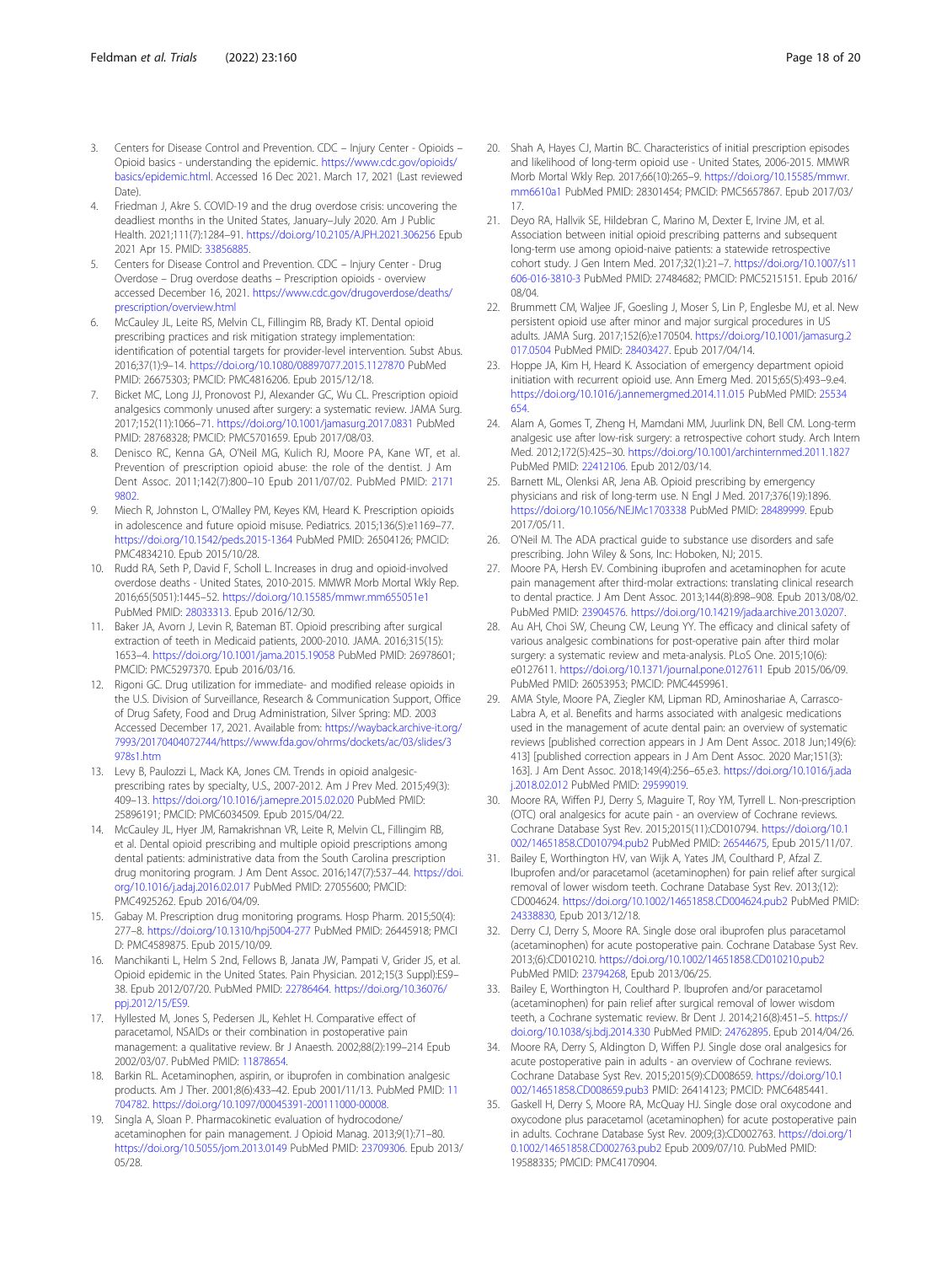- <span id="page-18-0"></span>36. Toms L, Derry S, Moore RA, McQuay HJ. Single dose oral paracetamol (acetaminophen) with codeine for postoperative pain in adults. Cochrane Database Syst Rev. 2009;(1):CD001547. [https://doi.org/10.1002/14651858.](https://doi.org/10.1002/14651858.CD001547.pub2) [CD001547.pub2](https://doi.org/10.1002/14651858.CD001547.pub2) Epub 2009/01/23. PubMed PMID: 19160199; PMCID: PMC4171965.
- 37. Hadhimane A, Shankariah M, Neswi KV. Pre-emptive analgesia with ketamine for relief of postoperative pain after surgical removal of impacted mandibular third molars. J Maxillofac Oral Surg. 2016;15(2):156–63. [https://](https://doi.org/10.1007/s12663-015-0813-2) [doi.org/10.1007/s12663-015-0813-2](https://doi.org/10.1007/s12663-015-0813-2) PubMed PMID: 27298538; PMCID: PMC4871823. Epub 2016/06/15.
- 38. Janakiram C, Chalmers NI, Fontelo P, Huser V, Lopez Mitnik G, Iafolla TJ, et al. Sex and race or ethnicity disparities in opioid prescriptions for dental diagnoses among patients receiving Medicaid. J Am Dent Assoc. 2018; 149(4):246–55. <https://doi.org/10.1016/j.adaj.2018.02.010> PubMed PMID: [29599018.](https://www.ncbi.nlm.nih.gov/pubmed/29599018) Epub 2018/03/31.
- 39. Bartley EJ, Fillingim RB. Sex differences in pain: a brief review of clinical and experimental findings. Br J Anaesth. 2013;111(1):52–8. [https://doi.org/10.1](https://doi.org/10.1093/bja/aet127) [093/bja/aet127](https://doi.org/10.1093/bja/aet127) PubMed PMID: 23794645; PMCID: PMC3690315. Epub 2013/ 06/26.
- 40. Gear RW, Miaskowski C, Gordon NC, Paul SM, Heller PH, Levine JD. Kappaopioids produce significantly greater analgesia in women than in men. Nat Med. 1996;2(11):1248–50. Epub 1996/11/01. PubMed PMID: [8898754.](https://www.ncbi.nlm.nih.gov/pubmed/8898754) [https://](https://doi.org/10.1038/nm1196-1248) [doi.org/10.1038/nm1196-1248](https://doi.org/10.1038/nm1196-1248).
- 41. Greenspan JD, Craft RM, LeResche L, et al. Studying sex and gender differences in pain and analgesia: a consensus report. Pain. 2007;132 Suppl 1(Suppl 1):S26–45. <https://doi.org/10.1016/j.pain.2007.10.014>.
- 42. Chang AK, Bijur PE, Esses D, Barnaby DP, Baer J. Effect of a single dose of oral opioid and nonopioid analgesics on acute extremity pain in the emergency department: a randomized clinical trial. JAMA. 2017;318(17): 1661–7. <https://doi.org/10.1001/jama.2017.16190> PubMed PMID: 29114833; PMCID: PMC5818795. Epub 2017/11/09.
- 43. Daniels SE, Goulder MA, Aspley S, Reader S. A randomised, five-parallel-group, placebo-controlled trial comparing the efficacy and tolerability of analgesic combinations including a novel single-tablet combination of ibuprofen/ paracetamol for postoperative dental pain. Pain. 2011;152(3):632–42. [https://](https://doi.org/10.1016/j.pain.2010.12.012) [doi.org/10.1016/j.pain.2010.12.012](https://doi.org/10.1016/j.pain.2010.12.012) PubMed PMID: [21257263](https://www.ncbi.nlm.nih.gov/pubmed/21257263). Epub 2011/01/25.
- 44. McCabe SE, West BT, Boyd CJ. Leftover prescription opioids and nonmedical use among high school seniors: a multi-cohort national study. J Adolesc Health. 2013;52(4):480–5. <https://doi.org/10.1016/j.jadohealth.2012.08.007> PubMed PMID: 23298996; PMCID: PMC3608842. Epub 2013/01/10.
- 45. Ashrafioun L, Edwards PC, Bohnert AS, Ilgen MA. Nonmedical use of pain medications in dental patients. Am J Drug Alcohol Abuse. 2014;40(4):312–6. <https://doi.org/10.3109/00952990.2014.930152> Epub 2014/06/26. PubMed PMID: [24963730](https://www.ncbi.nlm.nih.gov/pubmed/24963730).
- 46. Maughan BC, Hersh EV, Shofer FS, Wanner KJ, Archer E, Carrasco LR, et al. Unused opioid analgesics and drug disposal following outpatient dental surgery: a randomized controlled trial. Drug Alcohol Depend. 2016;168:328– 34. <https://doi.org/10.1016/j.drugalcdep.2016.08.016> PubMed PMID: [276633](https://www.ncbi.nlm.nih.gov/pubmed/27663358) [58.](https://www.ncbi.nlm.nih.gov/pubmed/27663358) Epub 2016/10/30.
- 47. Sirintawat N, Sawang K, Chaiyasamut T, Wongsirichat N. Pain measurement in oral and maxillofacial surgery. J Dent Anesth Pain Med. 2017;17(4):253–63. <https://doi.org/10.17245/jdapm.2017.17.4.253> PubMed PMID: 29349347; PMCID: PMC5766084. Epub 2018/01/20.
- 48. Meechan JG, Seymour RA. The use of third molar surgery in clinical pharmacology. Br J Oral Maxillofac Surg. 1993;31(6):360–5. [https://doi.org/1](https://doi.org/10.1016/0266-4356(93)90191-X) [0.1016/0266-4356\(93\)90191-X](https://doi.org/10.1016/0266-4356(93)90191-X).
- 49. Barden J, Edwards JE, McQuay HJ, Andrew MR. Pain and analgesic response after third molar extraction and other postsurgical pain. Pain. 2004;107(1): 86–90. PubMed PMID: [14715393](https://www.ncbi.nlm.nih.gov/pubmed/14715393). [https://doi.org/10.1016/j.pain.2003.09.021.](https://doi.org/10.1016/j.pain.2003.09.021)
- 50. Cooper SA, Desjardins PJ. The value of the dental impaction pain model in drug development. Methods Mol Biol. 2010;617:175–90. [https://doi.org/10.1](https://doi.org/10.1007/978-1-60327-323-7_15) [007/978-1-60327-323-7\\_15](https://doi.org/10.1007/978-1-60327-323-7_15) Epub 2010/03/26. PubMed PMID: [20336423.](https://www.ncbi.nlm.nih.gov/pubmed/20336423)
- 51. Singla NK, Desjardins PJ, Chang PD. A comparison of the clinical and experimental characteristics of four acute surgical pain models: dental extraction, bunionectomy, joint replacement, and soft tissue surgery. Pain. 2014;155(3):441–56. <https://doi.org/10.1016/j.pain.2013.09.002> PubMed PMID: [24012952.](https://www.ncbi.nlm.nih.gov/pubmed/24012952) Epub 2013/09/10.
- 52. Fricke JR Jr, Karim R, Jordan D, Rosenthal N. A double-blind, single-dose comparison of the analgesic efficacy of tramadol/acetaminophen combination tablets, hydrocodone/acetaminophen combination tablets, and placebo after oral surgery. Clin Ther. 2002;24(6):953–68. Epub 2002/

07/16. PubMed PMID: [12117085](https://www.ncbi.nlm.nih.gov/pubmed/12117085). [https://doi.org/10.1016/S0149-2918\(02](https://doi.org/10.1016/S0149-2918(02)80010-8) [\)80010-8.](https://doi.org/10.1016/S0149-2918(02)80010-8)

- 53. Niebler G, Dayno J. Effect size comparison of ketorolac nasal spray and commonly prescribed oral combination opioids for pain relief after third molar extraction surgery. Postgrad Med. 2016;128(1):12–7. [https://doi.org/1](https://doi.org/10.1080/00325481.2016.1126185) [0.1080/00325481.2016.1126185](https://doi.org/10.1080/00325481.2016.1126185) PubMed PMID: [26616001.](https://www.ncbi.nlm.nih.gov/pubmed/26616001) Epub 2015/12/01.
- 54. Forbes JA, Bowser MW, Calderazzo JP, Foor VM. An evaluation of the analgesic efficacy of three opioid-analgesic combinations in postoperative oral surgery pain. J Oral Surg. 1981;39(2):108–12 PMID: [6936524.](https://www.ncbi.nlm.nih.gov/pubmed/6936524)
- 55. Hewitt DJ, Todd KH, Xiang J, Jordan DM, Rosenthal NR. CAPSS-216 Study Investigators. Tramadol/acetaminophen or hydrocodone/acetaminophen for the treatment of ankle sprain: a randomized, placebo-controlled trial. Ann Emerg Med. 2007;49(4):468–80.e4802. [https://doi.org/10.1016/j.a](https://doi.org/10.1016/j.annemergmed.2006.08.030) [nnemergmed.2006.08.030](https://doi.org/10.1016/j.annemergmed.2006.08.030) PubMed PMID: [17113683](https://www.ncbi.nlm.nih.gov/pubmed/17113683).
- 56. Turturro MA, Paris PM, Larkin GL. Tramadol versus hydrocodoneacetaminophen in acute musculoskeletal pain: a randomized, double-blind clinical trial. Ann Emerg Med. 1998;32(2):139–43. Epub 1998/08/13. PubMed PMID: [9701294](https://www.ncbi.nlm.nih.gov/pubmed/9701294). [https://doi.org/10.1016/S0196-0644\(98\)70127-1](https://doi.org/10.1016/S0196-0644(98)70127-1).
- 57. Fricke J, Halladay SC, Bynum L, Francisco CA. Pain relief after dental impaction surgery using ketorolac, hydrocodone plus acetaminophen, or placebo. Clin Ther. 1993;15(3):500–9 PMID: [8364942](https://www.ncbi.nlm.nih.gov/pubmed/8364942).
- 58. Forbes JA, Bates JA, Edquist IA, Burchfield WH, Smith FG, Schwartz MK, et al. Evaluation of two opioid-acetaminophen combinations and placebo in postoperative oral surgery pain. Pharmacotherapy. 1994;14(2):139–46 PMID: [8197031.](https://www.ncbi.nlm.nih.gov/pubmed/8197031)
- 59. Litkowski LJ, Christensen SE, Adamson DN, Van Dyke T, Han SH, Newman KB. Analgesic efficacy and tolerability of oxycodone 5 mg/ibuprofen 400 mg compared with those of oxycodone 5 mg/acetaminophen 325 mg and hydrocodone 7.5 mg/acetaminophen 500 mg in patients with moderate to severe postoperative pain: a randomized, double-blind, placebo-controlled, single-dose, parallel-group study in a dental pain model. Clin Ther. 2005; 27(4):418–29. <https://doi.org/10.1016/j.clinthera.2005.04.010> Epub 2005/06/ 01. PubMed PMID: 15922815.
- 60. Kea B, Fu R, Lowe RA, Sun BC. Interpreting the National Hospital Ambulatory Medical Care Survey: United States Emergency Department Opioid Prescribing, 2006-2010. Acad Emerg Med. 2016;23(2):159–65. [https://](https://doi.org/10.1111/acem.12862) [doi.org/10.1111/acem.12862](https://doi.org/10.1111/acem.12862) PubMed PMID: 26802501; PMCID: PMC4946851. Epub 2016/01/24.
- 61. Mutlu I, Abubaker AO, Laskin DM. Narcotic prescribing habits and other methods of pain control by oral and maxillofacial surgeons after impacted third molar removal. J Oral Maxillofac Surg. 2013;71(9):1500–3. [https://doi.](https://doi.org/10.1016/j.joms.2013.04.031) [org/10.1016/j.joms.2013.04.031](https://doi.org/10.1016/j.joms.2013.04.031) PubMed PMID: [23948362.](https://www.ncbi.nlm.nih.gov/pubmed/23948362) Epub 2013/08/21.
- 62. Weiland BM, Wach AG, Kanar BP, et al. Use of opioid pain relievers following extraction of third molars. Compend Contin Educ Dent. 2015;36(2):107–14 PubMed PMID: [25822637.](https://www.ncbi.nlm.nih.gov/pubmed/25822637)
- 63. Moore PA, Nahouraii HS, Zovko JG, Wisniewski SR. Dental therapeutic practice patterns in the U.S. II. Analgesics, corticosteroids, and antibiotics. Gen Dent. 2006;54(3):201–7 quiz 208, 221-2. PMID: [16776415](https://www.ncbi.nlm.nih.gov/pubmed/16776415).
- 64. Steinmetz CN, Zheng C, Okunseri E, Szabo A, Okunseri C. Opioid analgesic prescribing practices of dental professionals in the United States. JDR Clin Trans Res. 2017;2(3):241–8. <https://doi.org/10.1177/2380084417693826> PubMed PMID: 28879246; PMCID: PMC5576054. Epub 2017/09/08.
- 65. Menhinick KA, Gutmann JL, Regan JD, Taylor SE, Buschang PH. The efficacy of pain control following nonsurgical root canal treatment using ibuprofen or a combination of ibuprofen and acetaminophen in a randomized, double-blind, placebo-controlled study. Int Endod J. 2004;37(8):531–41. <https://doi.org/10.1111/j.1365-2591.2004.00836.x> Epub 2004/07/03. PubMed PMID: [15230906](https://www.ncbi.nlm.nih.gov/pubmed/15230906).
- 66. Okunseri C, Okunseri E, Xiang Q, Thorpe JM, Szabo A. Prescription of opioid and nonopioid analgesics for dental care in emergency departments: findings from the National Hospital Ambulatory Medical Care Survey. J Public Health Dent. 2014;74(4):283–92. <https://doi.org/10.1111/jphd.12055> PubMed PMID: 24863407; PMCID: PMC4245386. Epub 2014/05/28.
- 67. Mehlisch DR, Aspley S, Daniels SE, Bandy DP. Comparison of the analgesic efficacy of concurrent ibuprofen and paracetamol with ibuprofen or paracetamol alone in the management of moderate to severe acute postoperative dental pain in adolescents and adults: a randomized, double-blind, placebo- controlled, parallel-group, singledose, two-center, modified factorial study. Clin Ther. 2010;32(5):882–95. <https://doi.org/10.1016/j.clinthera.2010.04.022> Epub 2010/08/06. PubMed PMID: [20685496](https://www.ncbi.nlm.nih.gov/pubmed/20685496).